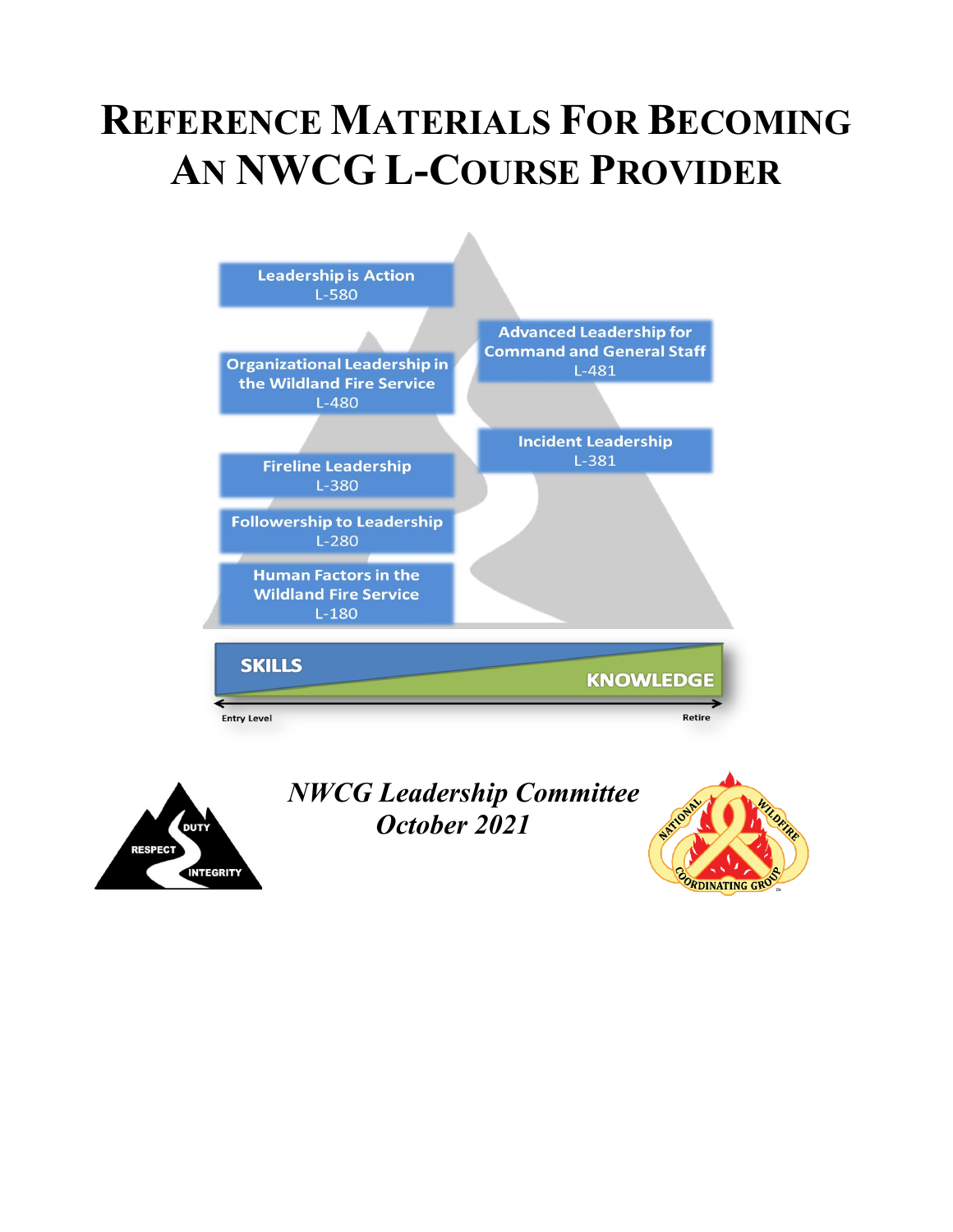## **TABLE OF CONTENTS**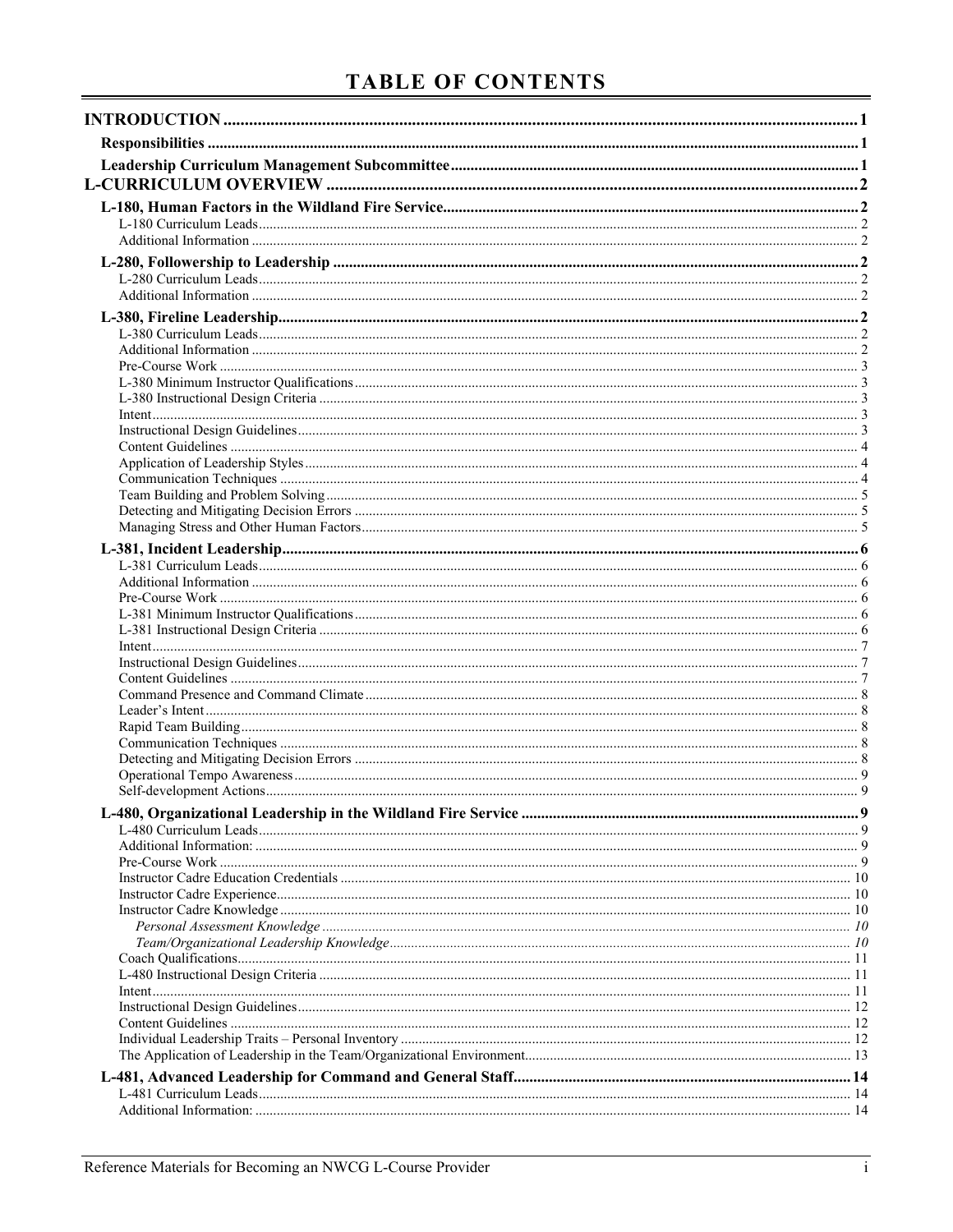| Step 2: Become Familiar with Instructional Design Criteria and Course Evaluation Process, Program Intent, and Resources 26 |  |
|----------------------------------------------------------------------------------------------------------------------------|--|
|                                                                                                                            |  |
|                                                                                                                            |  |
|                                                                                                                            |  |
|                                                                                                                            |  |
|                                                                                                                            |  |
|                                                                                                                            |  |
|                                                                                                                            |  |
|                                                                                                                            |  |
|                                                                                                                            |  |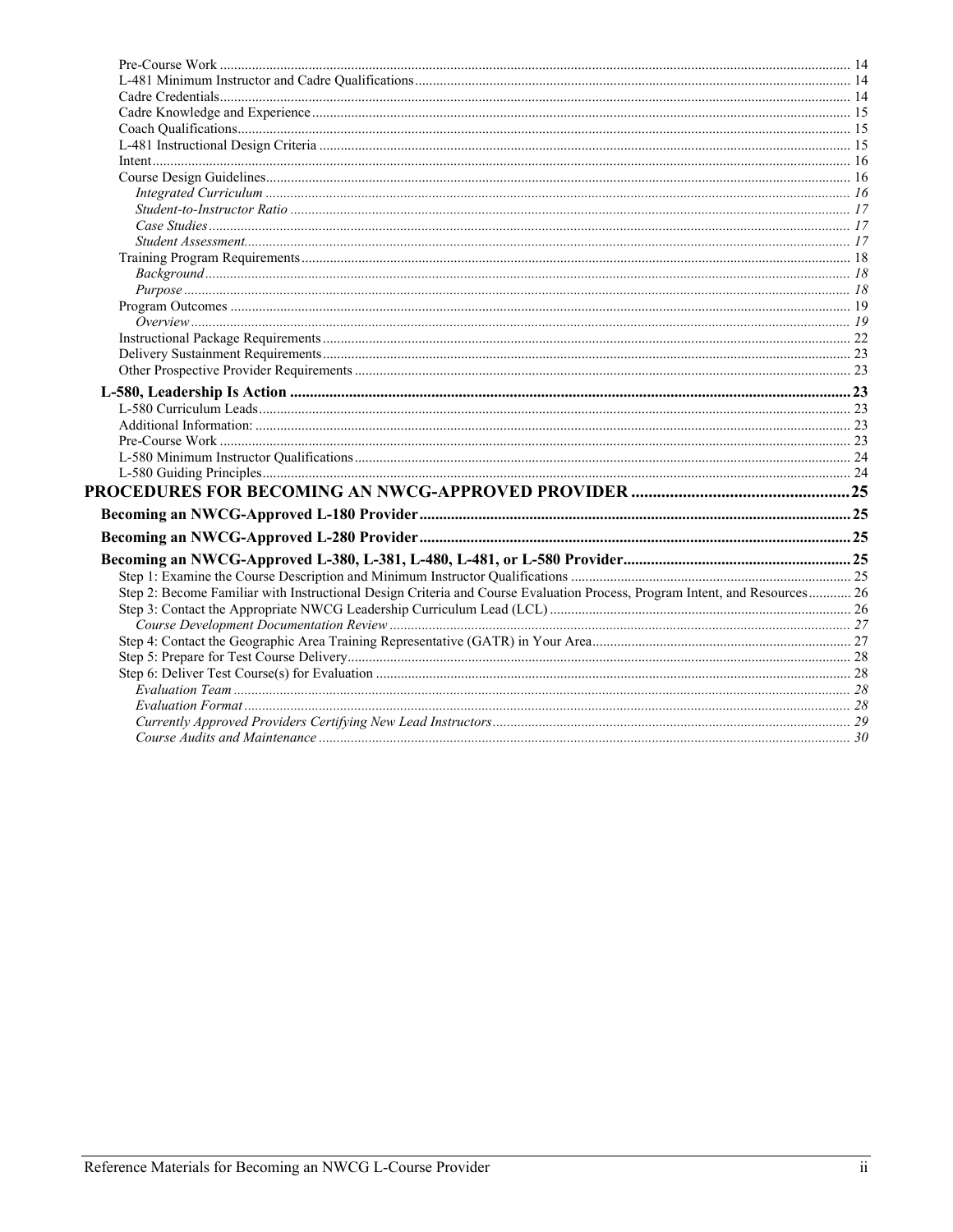## INTRODUCTION

## **RESPONSIBILITIES**

<span id="page-3-1"></span><span id="page-3-0"></span>Beyond management of the Wildland Fire Leadership Development Program (WFLDP) resources, the NWCG Leadership Committee (LC) has specific responsibilities to provide a fair and impartial standard and evaluation process through which courseware and potential providers of L-series courses can be reviewed. This may include, but is not limited to, review and approval of:

- Proposed courseware materials and support items for inclusion into the curriculum.
- Proposed courseware design and development documentation.
- Prospective provider performance and delivery systems and capability, including instructors.

## <span id="page-3-2"></span>**LEADERSHIP CURRICULUM MANAGEMENT SUBCOMMITTEE**

The leadership curriculum is managed by the Leadership Curriculum Management Subcommittee (LCSC). The LCSC provides course design and evaluation assistance upon agency request to determine if a prospective provider (public or private) meets the requirements to become an approved provider. The LCSC is responsible for establishing program specifications, determining program and provider evaluation criteria, and for approving potential providers. The LCSC approves training programs which meet or exceed the established specifications. In support of quality delivery, the LCSC also approves organizations and individual instructors as appropriate.

The LCSC has assigned a Leadership Curriculum Lead (LCL) to each L-course. The role of the LCL is to serve as a point of contact (POC) for the review and certification process of L courses and to provide appropriate NWCG review resources as needed to support the process. The LCL works as a coordinator to provide feedback as appropriate to the potential provider during and after the certification process. The LCL also acts as the LCSC POC for all delivery, auditing, compliance, and recertification issues.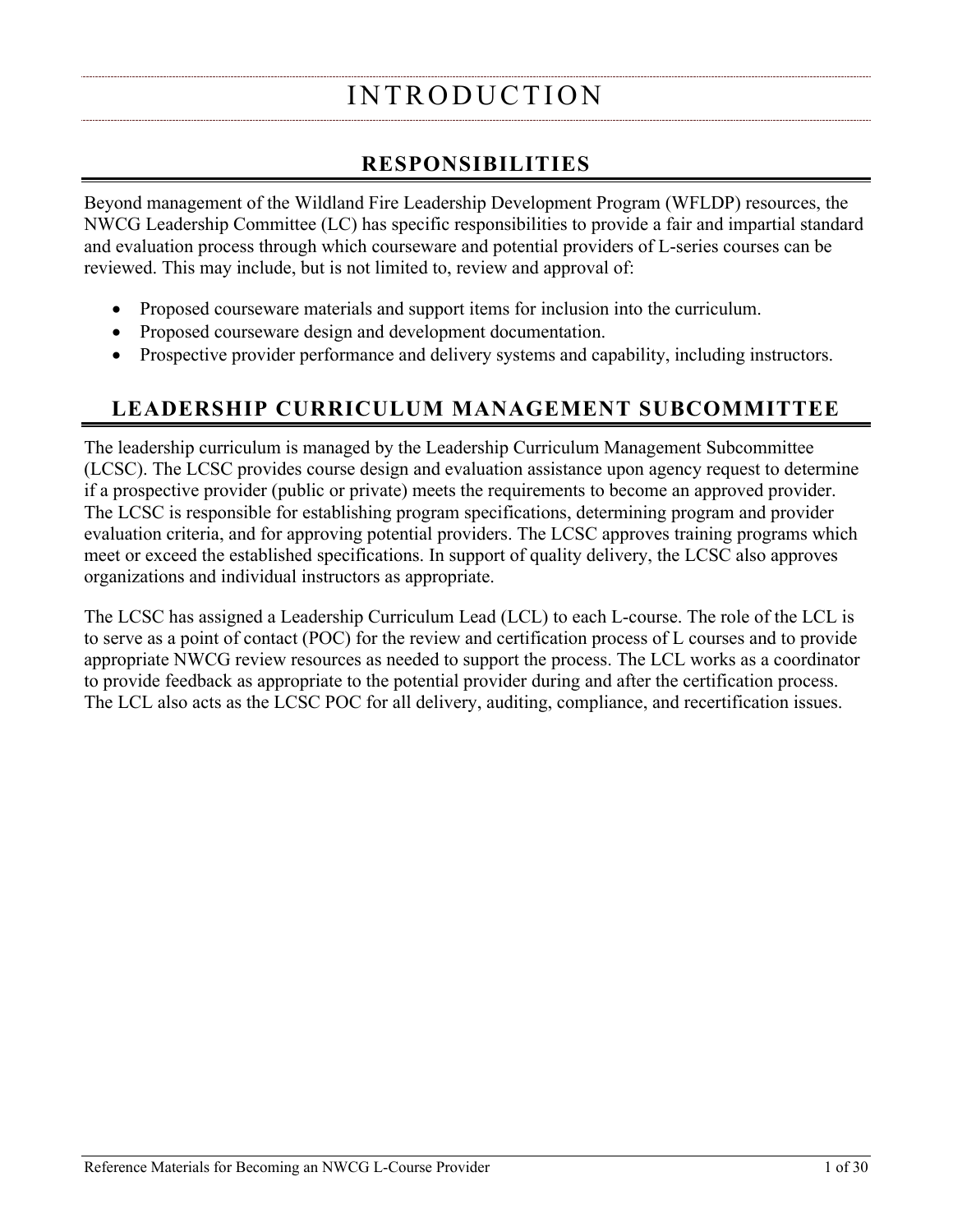## <span id="page-4-1"></span><span id="page-4-0"></span>**L-180, HUMAN FACTORS IN THE WILDLAND FIRE SERVICE**

#### <span id="page-4-2"></span>**L-180 CURRICULUM LEADS**

Refer to [https://www.nwcg.gov/wfldp/wfldp-roster,](https://www.nwcg.gov/wfldp/wfldp-roster) for the current list of curriculum leads.

#### <span id="page-4-3"></span>**ADDITIONAL INFORMATION**

For more information, including course description, objectives, target group, minimum instructor qualifications, etc., go to the L-180 page, [https://www.nwcg.gov/publications/training-courses/l-180,](https://www.nwcg.gov/publications/training-courses/l-180) under Training Courses on the National Wildfire Coordinating Group (NWCG) website, [https://www.nwcg.gov/.](https://www.nwcg.gov/)

## <span id="page-4-10"></span>**L-280, FOLLOWERSHIP TO LEADERSHIP**

#### <span id="page-4-5"></span><span id="page-4-4"></span>**L-280 CURRICULUM LEADS**

Refer to [https://www.nwcg.gov/wfldp/wfldp-roster,](https://www.nwcg.gov/wfldp/wfldp-roster) for the current list of curriculum leads.

#### <span id="page-4-6"></span>**ADDITIONAL INFORMATION**

For more information, including course description, objectives, target group, minimum instructor qualifications, etc., go to the L-280 page, [https://www.nwcg.gov/publications/training-courses/l-280,](https://www.nwcg.gov/publications/training-courses/l-280) under Training Courses on the NWCG website, [https://www.nwcg.gov/.](https://www.nwcg.gov/)

## **L-380, FIRELINE LEADERSHIP**

#### <span id="page-4-8"></span><span id="page-4-7"></span>**L-380 CURRICULUM LEADS**

Refer to [https://www.nwcg.gov/wfldp/wfldp-roster,](https://www.nwcg.gov/wfldp/wfldp-roster) for the current list of curriculum leads.

#### <span id="page-4-9"></span>**ADDITIONAL INFORMATION**

For more information, including course description, objectives, target group, minimum instructor qualifications, etc., go to the L-380 page, [https://www.nwcg.gov/publications/training-courses/l-380,](https://www.nwcg.gov/publications/training-courses/l-380) under Training Courses on the NWCG website, [https://www.nwcg.gov/.](https://www.nwcg.gov/)

#### *Agency personnel or vendors seeking NWCG approval to deliver this course should follow the Procedures for [Becoming an NWCG-Approved](#page-27-3) L-Course Provider.*

*This course package is not available from NWCG.*

The Leadership Committee, [https://www.nwcg.gov/committees/leadership-committee,](https://www.nwcg.gov/committees/leadership-committee) has oversight and maintenance responsibility for the L-380 Instructional Design Criteria and [evaluation process.](#page-27-3) However, the delivery process used to meet this training recommendation will need to be determined by the hosting agency. Specific course information can be found within this guide.

Selected course material should address these topics:

• Application of leadership styles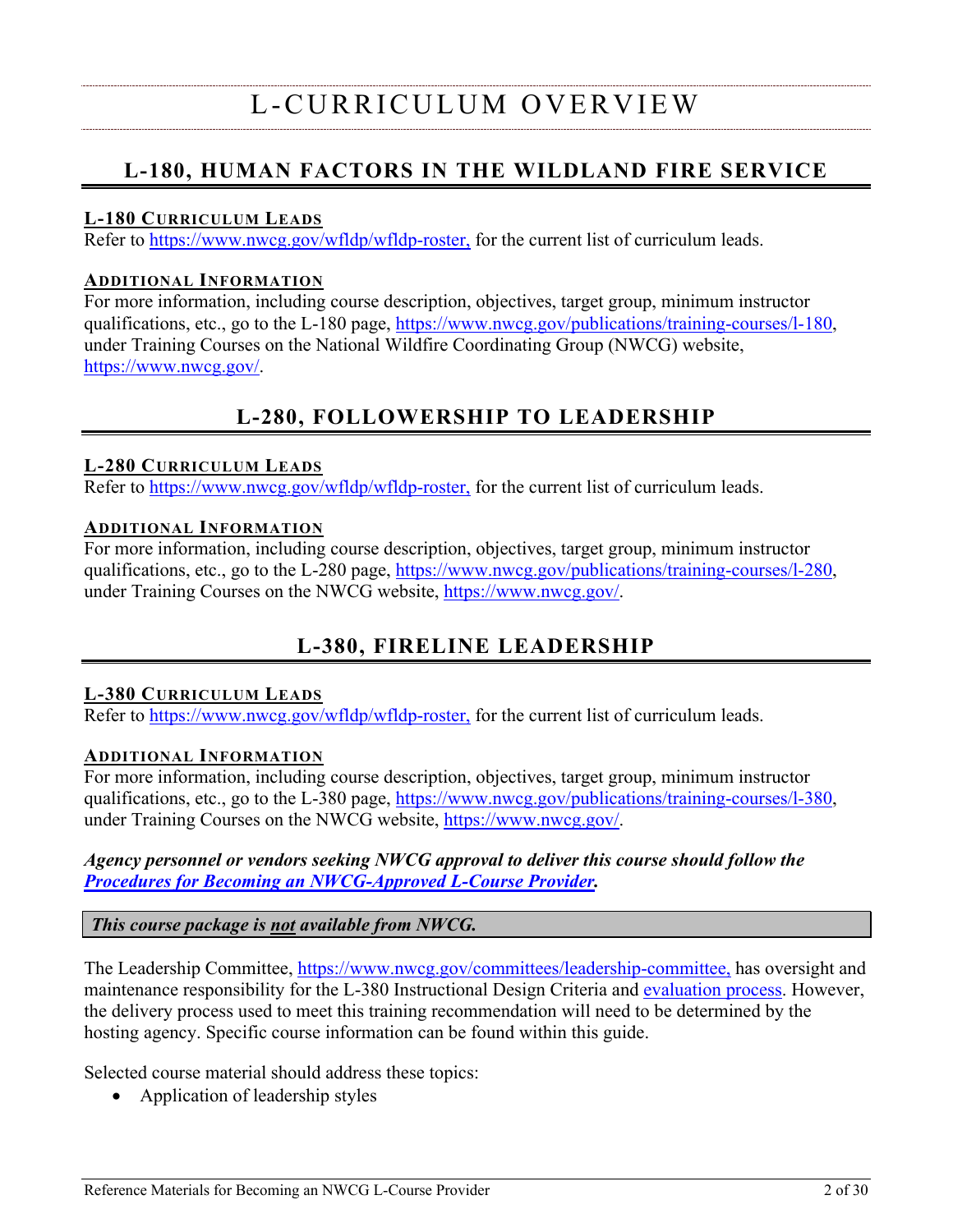- Communicating vision and intent
- Team building
- Detecting operational error
- Managing stress

#### <span id="page-5-0"></span>**PRE-COURSE WORK**

The pre-course work will be any book from the Professional Reading Program, [https://www.nwcg.gov/wfldp/toolbox/prp,](https://www.nwcg.gov/wfldp/toolbox/prp) as a pre-course reading requirement. Use examples from the reading assignment to reinforce content presented in the classroom throughout the training.

The training provider will select the reading assignment and should provide the books to students at least four weeks prior to the course.

#### <span id="page-5-1"></span>**L-380 MINIMUM INSTRUCTOR QUALIFICATIONS**

Refer to the L-380 course page, [https://www.nwcg.gov/publications/training-courses/l-380,](https://www.nwcg.gov/publications/training-courses/l-380) for minimum instructor qualifications.

#### <span id="page-5-2"></span>**L-380 INSTRUCTIONAL DESIGN CRITERIA**

The L-380 Instructional Design Criteria offers an alternative approach to training. There is no standing course package available through NWCG. Agencies have the authority to develop lesson plans based on the course criteria outlined here. The purpose of establishing course criteria is to give agencies the latitude to develop or acquire leadership training that fits their organizational needs while meeting the intent of the leadership curriculum. The following criteria are intended for use by training officers and managers for determining their best source for L-380 training. These criteria can be used to evaluate a training product that is developed internally or acquired through other providers such as a contractor, a university, or other source.

#### <span id="page-5-3"></span>**INTENT**

The L-380 training experience should provide junior leaders with a set of tools and techniques to build and maintain cohesive crews or teams. Beyond a set of tools and techniques, this training experience should be designed to make an emotional and lasting impact. Essential guiding principles for achieving this impact include enhancing the students' understanding of the human dimension when leading others in dynamic work environments; utilizing experiential training techniques that will engage students in ways that challenge them to perform under realistic and high-stress situations; and motivating students to examine their role as a leader and their strengths and weaknesses as a leader.

#### <span id="page-5-4"></span>**INSTRUCTIONAL DESIGN GUIDELINES**

- **Wildland Fire Leadership Development Program Components** Include the following program components:
	- o Select any book from the Professional Reading Program, [https://www.nwcg.gov/wfldp/toolbox/prp,](https://www.nwcg.gov/wfldp/toolbox/prp) and require it as a pre-course reading assignment. Use examples from the reading assignment to reinforce content presented in the classroom.
	- o Use the Wildland Fire Leadership Values and Principles, [https://www.nwcg.gov/wfldp,](https://www.nwcg.gov/wfldp) and *Leading in the Wildland Fire Service*, PMS 494-2, [https://www.nwcg.gov/publications/494-](https://www.nwcg.gov/publications/494-2) [2,](https://www.nwcg.gov/publications/494-2) as the foundation for course content regarding the definition of leadership and description of desired leadership behaviors.
	- o Reference the following Leadership Toolbox, [https://www.nwcg.gov/wfldp/toolbox,](https://www.nwcg.gov/wfldp/toolbox) items:
		- Briefing and Intent, [https://www.nwcg.gov/wfldp/toolbox/briefing-intent.](https://www.nwcg.gov/wfldp/toolbox/briefing-intent)
		- Standard Operating Procedures, [https://www.nwcg.gov/wfldp/toolbox/sop.](https://www.nwcg.gov/wfldp/toolbox/sop)
		- After Action Reviews, [https://www.nwcg.gov/wfldp/toolbox/aars.](https://www.nwcg.gov/wfldp/toolbox/aars)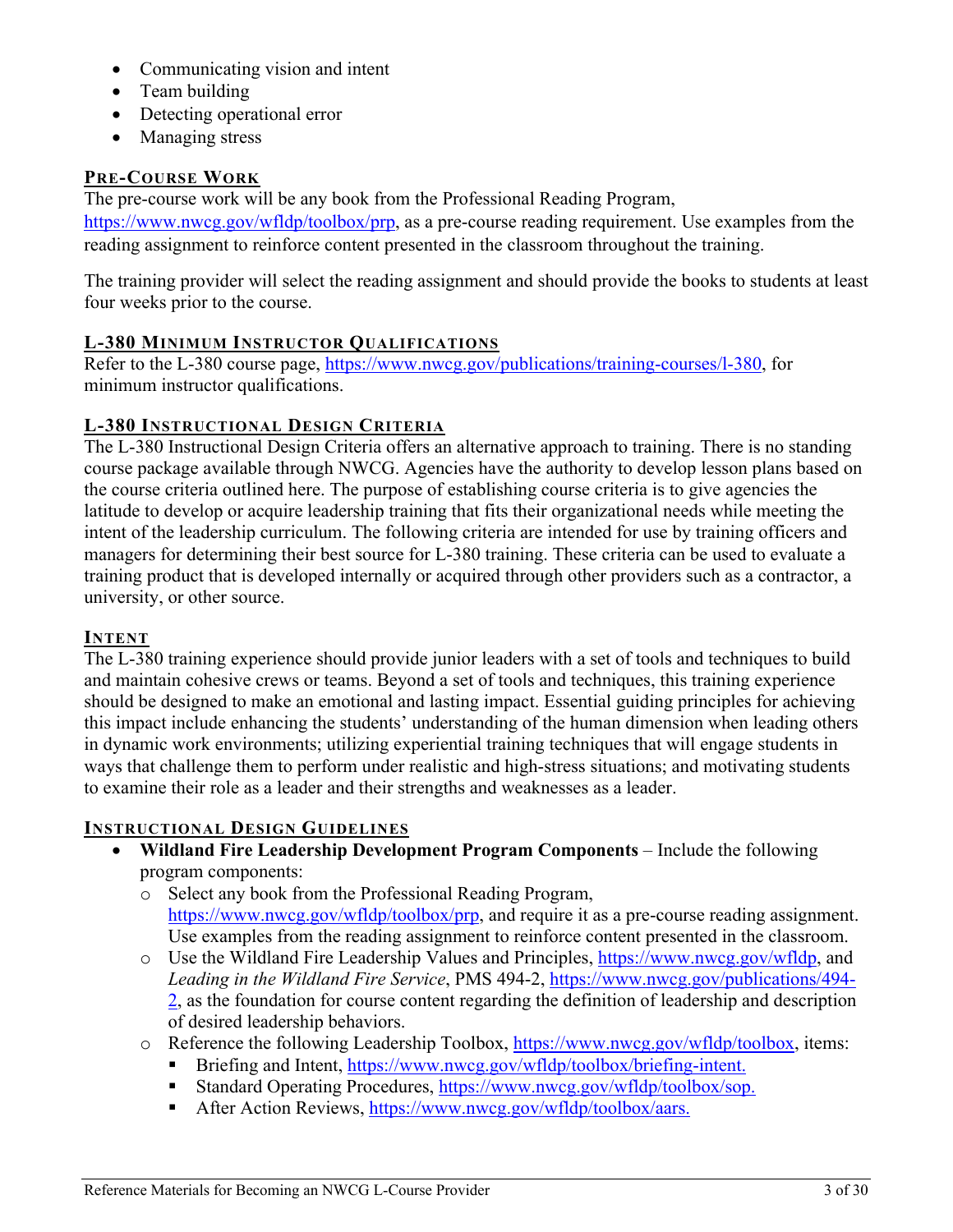- Crew Cohesion Assessment, [https://www.nwcg.gov/sites/default/files/wfldp/docs/crew](https://www.nwcg.gov/sites/default/files/wfldp/docs/crew-cohesion-assessment.pdf)[cohesion-assessment.pdf.](https://www.nwcg.gov/sites/default/files/wfldp/docs/crew-cohesion-assessment.pdf)
- Self-development Plan, [https://www.nwcg.gov/wfldp/toolbox/self-development-plan.](https://www.nwcg.gov/wfldp/toolbox/self-development-plan)
- Wildland Fire Leadership blog, [http://wildlandfireleadership.blogspot.com/.](http://wildlandfireleadership.blogspot.com/)
- **Training in Context** Utilize group exercises and simulations to apply concepts that are presented during instructor presentations. Exercises and simulations are to comprise 50% of the course presentation, at a minimum.
- **Student-to-Instructor Ratio** In order to conduct effective exercises and simulations, cadres should be structured to provide low student-to-instructor ratios (eight or fewer students per instructor).
- **Case Studies** Provide classroom case studies and references from organizations that normally operate in high-risk, high-tempo work environments. Examples of such organizations include the military, commercial aviation, nuclear power plant operations, structure fire departments, etc.
- **Assessment** Integrate the After Action Review (AAR) process into the exercises and simulations to allow opportunity for self-assessment and for performance assessment by peers.
- **Integrated Curriculum** Content must be consistent with the preceding two courses in the NWCG leadership curriculum, the L-180, Human Factors in the Wildland Fire Service, [https://www.nwcg.gov/publications/training-courses/l-180,](https://www.nwcg.gov/publications/training-courses/l-180) and the L-280, Followership to Leadership, [https://www.nwcg.gov/publications/training-courses/L-280.](https://www.nwcg.gov/publications/training-courses/L-280)

## <span id="page-6-0"></span>**CONTENT GUIDELINES**

The following course content information is a guide for course evaluation or design. The intent of the NWCG leadership curriculum is to create a series of courses that are taken by individuals as they progress in their careers from less complex to more complex leadership roles within the Incident Command System. This series of courses needs to be connected conceptually from one level to the next. For example, the Values and Principles, [https://www.nwcg.gov/wfldp,](https://www.nwcg.gov/wfldp) need to be expressed using the same terminology at all levels. Definitions of key terms (e.g., situation awareness) need to be consistent at all levels. The course content information included here should assist training officers, course developers, and managers in evaluating existing courses or in developing new courses to ensure they fit the intent of the NWCG leadership curriculum.

## <span id="page-6-1"></span>**APPLICATION OF LEADERSHIP STYLES**

- 1. Describe the components of the Wildland Fire Leadership Values and Principles [https://www.nwcg.gov/wfldp.](https://www.nwcg.gov/wfldp)
- 2. Identify common ethical dilemmas and how core values support a leader's ability to address ethical dilemmas.
- 3. Analyze the application of various leadership styles. The analysis should include identification of leadership styles used in a scenario and determination of their situational effectiveness.
- 4. Conduct self-assessment of individual leadership skill weaknesses/strengths and review individual leadership development plans. Refer to the Leadership Toolbox, [https://www.nwcg.gov/wfldp/toolbox,](https://www.nwcg.gov/wfldp/toolbox) for the Self-development Plan, [https://www.nwcg.gov/wfldp/toolbox/self-development-plan.](https://www.nwcg.gov/wfldp/toolbox/self-development-plan)

## <span id="page-6-2"></span>**COMMUNICATION TECHNIQUES**

- 1. Describe the components of an intent statement. Refer to the Leadership Toolbox, [https://www.nwcg.gov/wfldp/toolbox,](https://www.nwcg.gov/wfldp/toolbox) under Briefing and Intent, [https://www.nwcg.gov/wfldp/toolbox/briefing-intent.](https://www.nwcg.gov/wfldp/toolbox/briefing-intent)
- 2. Demonstrate communicating leader's intent to team members.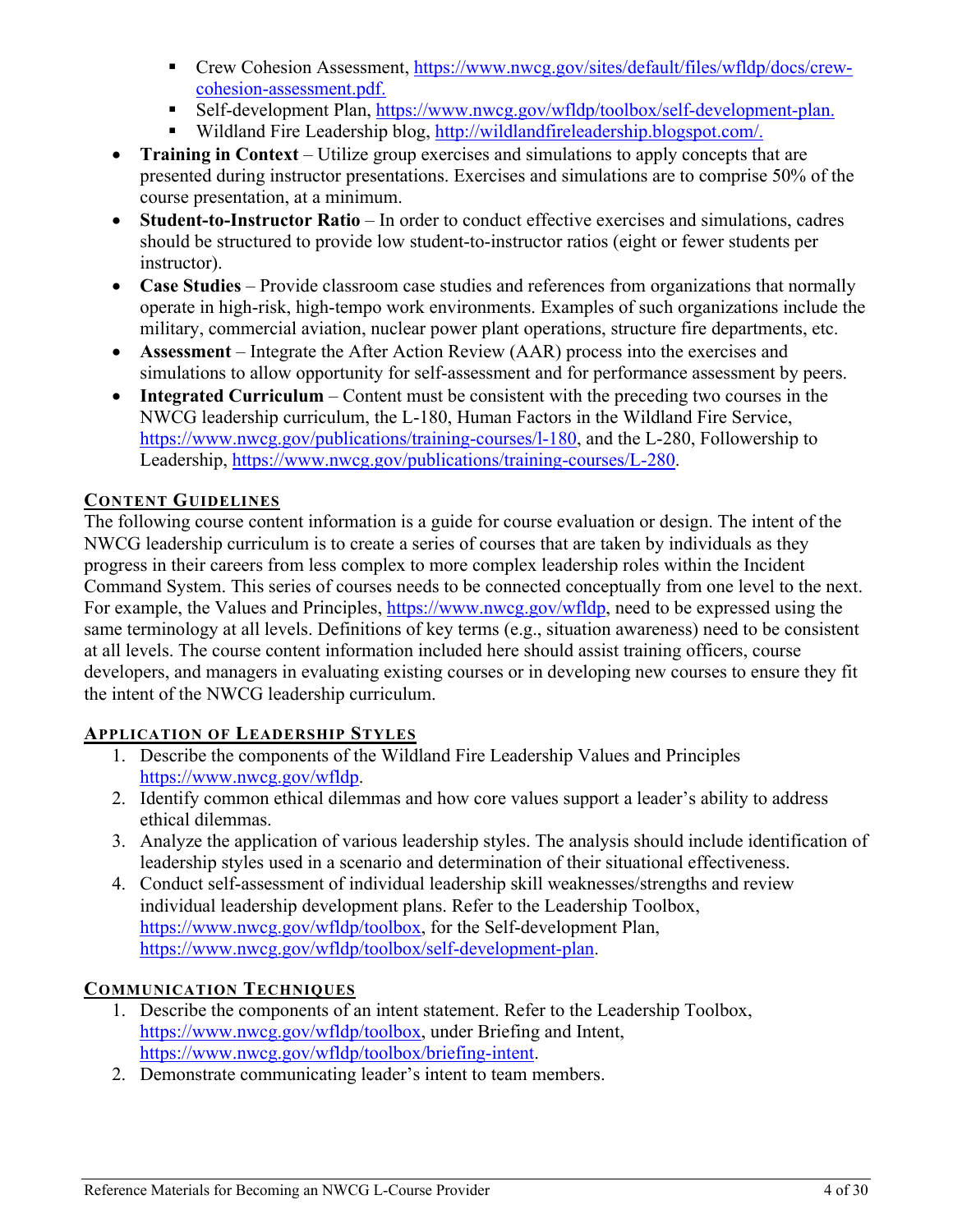- 3. Identify methods that a leader can use to improve the level of information sharing with team members.
- 4. Demonstrate communication techniques that provide effective feedback in high-stress, highconsequence situations. At a minimum, the techniques addressed should include direct statements, active listening, and message confirmation.
- 5. Conduct a debrief that provides opportunities for team members to learn from a previous event. Refer to the Leadership Toolbox, [https://www.nwcg.gov/wfldp/toolbox,](https://www.nwcg.gov/wfldp/toolbox) under after Action Reviews, [https://www.nwcg.gov/wfldp/toolbox/aars.](https://www.nwcg.gov/wfldp/toolbox/aars)

#### <span id="page-7-0"></span>**TEAM BUILDING AND PROBLEM SOLVING**

- 1. Describe the phases of teambuilding and the leader's role in each phase. At a minimum, the leader responsibilities addressed should include establishing standards for team/crew operations, orienting new team members, and developing required skill sets within the team/crew. Refer to the Leadership Toolbox, [https://www.nwcg.gov/wfldp/toolbox,](https://www.nwcg.gov/wfldp/toolbox) under for the Standard Operating Procedures, [https://www.nwcg.gov/wfldp/toolbox/sop,](https://www.nwcg.gov/wfldp/toolbox/sop) and the Crew Cohesion Assessment, [https://www.nwcg.gov/sites/default/files/wfldp/docs/crew-cohesion-assessment.pdf.](https://www.nwcg.gov/sites/default/files/wfldp/docs/crew-cohesion-assessment.pdf)
- 2. Demonstrate techniques for counseling sessions with team members. At a minimum, issues that should be addressed include poor performance, resolving a conflict within a team/crew, substance abuse, and harassment.

#### <span id="page-7-1"></span>**DETECTING AND MITIGATING DECISION ERRORS**

- 1. Discuss how the situation awareness (SA) cycle and decision-making cycle evolve with experience and increase in scope with responsibility, as well as the importance of gathering and sharing information.
- 2. Analyze the error chain on a recent wildland fire accident or other major incident. The analysis should be designed using a commonly accepted model such as Reason's Swiss Cheese model.
- 3. Demonstrate the use of the Risk Management Process as a decision aid for error detection. Refer to the *Incident Response Pocket Guide* (*IRPG*)*,* PMS 461, [https://www.nwcg.gov/publications/461.](https://www.nwcg.gov/publications/461)

#### <span id="page-7-2"></span>**MANAGING STRESS AND OTHER HUMAN FACTORS**

- 1. Analyze the effects of stress on decision-making. The analysis should include identification of stressors in a scenario and determination of how stress reactions may have affected the overall outcome. Refer to the L-180, Human Factors in the Wildland Fire Service course, [https://www.nwcg.gov/publications/training-courses/l-180,](https://www.nwcg.gov/publications/training-courses/l-180) for specific content regarding stressors and stress reactions.
- 2. Identify typical team/crew stress reactions and develop stress control measures for those reactions within a team/crew.
- <span id="page-7-3"></span>3. Demonstrate and discuss responding appropriately to an incident of traumatic stress involving team members.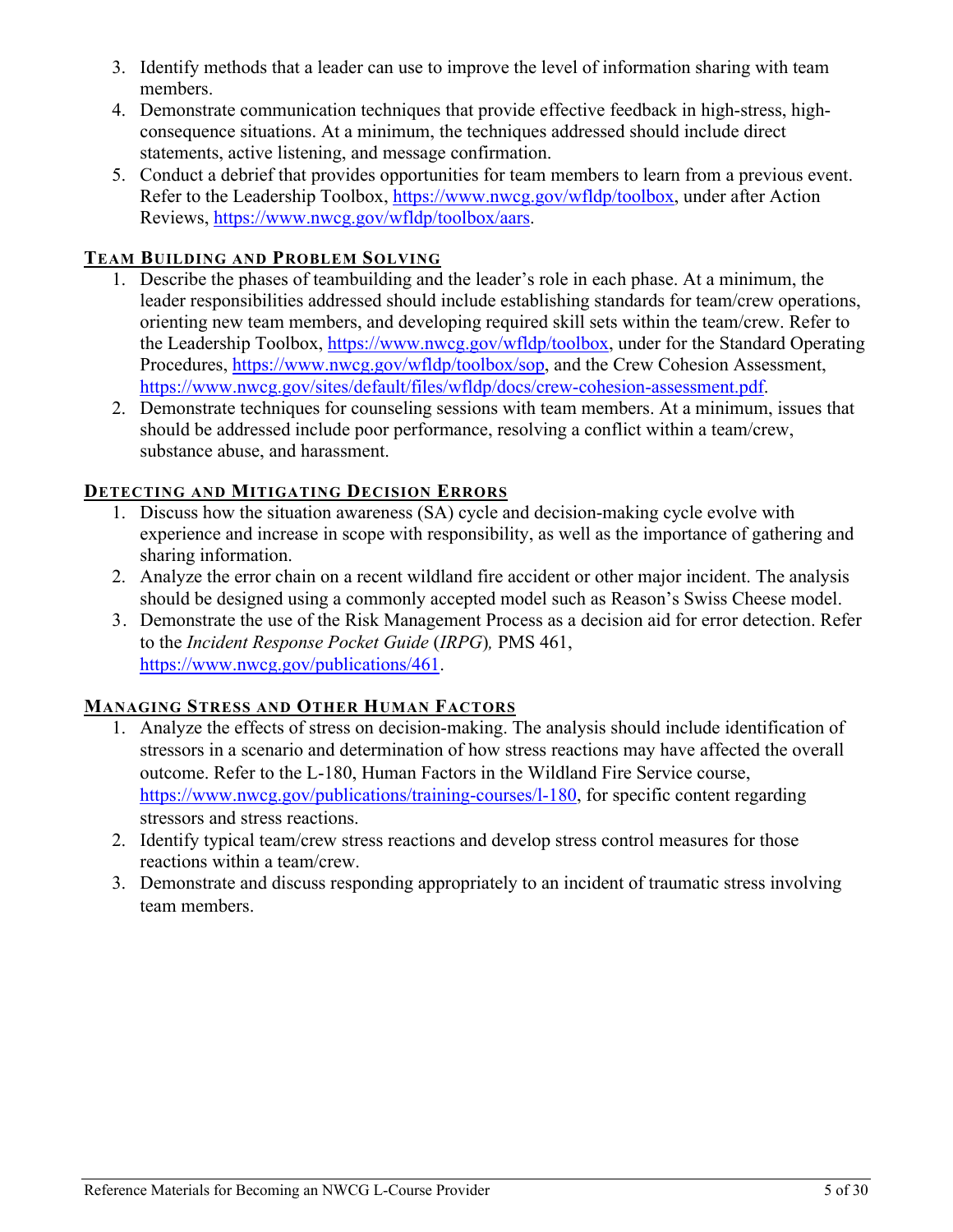## **L-381, INCIDENT LEADERSHIP**

#### <span id="page-8-1"></span><span id="page-8-0"></span>**L-381 CURRICULUM LEADS**

Refer to [https://www.nwcg.gov/wfldp/wfldp-roster,](https://www.nwcg.gov/wfldp/wfldp-roster) for the current list of curriculum leads.

#### <span id="page-8-2"></span>**ADDITIONAL INFORMATION**

For more information, including course description, objectives, target group, minimum instructor qualifications, etc. go to the L-381 page, [https://www.nwcg.gov/publications/training-courses/l-381,](https://www.nwcg.gov/publications/training-courses/l-381) under Training Courses on the NWCG website, [https://www.nwcg.gov/.](https://www.nwcg.gov/)

#### *Agency personnel or vendors seeking NWCG approval to deliver this course should follow the Procedures for [Becoming an NWCG-Approved L-Course](#page-27-3) Provider.*

#### *This course package is not available through NWCG.*

The Leadership Committee, [https://www.nwcg.gov/committees/leadership-committee,](https://www.nwcg.gov/committees/leadership-committee) has oversight and maintenance responsibility for the L-381 Instructional Design Criteria and [evaluation process.](#page-27-3) However, the delivery process used to meet this training recommendation will need to be determined by the hosting agency.

Selected course materials should address these topic areas:

- Command presence/climate
- Leader's intent
- Command and control
- Rapid team building
- Communication techniques
- Detecting and mitigating error
- Operational tempo awareness

#### <span id="page-8-3"></span>**PRE-COURSE WORK**

The pre-course work will be a leadership case study assignment selected from the Professional Reading Program, [https://www.nwcg.gov/wfldp/toolbox/prp,](https://www.nwcg.gov/wfldp/toolbox/prp) or Leadership in Cinema Program, [https://www.nwcg.gov/wfldp/toolbox/leadership-media.](https://www.nwcg.gov/wfldp/toolbox/leadership-media)

The training provider will select the assignment and should provide the materials to students at least four weeks prior to the course.

#### <span id="page-8-4"></span>**L-381 MINIMUM INSTRUCTOR QUALIFICATIONS**

Refer to the L-381 course page, [https://www.nwcg.gov/publications/training-courses/l-381,](https://www.nwcg.gov/publications/training-courses/l-381) for minimum instructor qualifications.

#### <span id="page-8-5"></span>**L-381 INSTRUCTIONAL DESIGN CRITERIA**

The L-381 Instructional Design Criteria offers an alternative approach to training. There is no standing course package available through NWCG. Agencies have the authority to develop lesson plans based on the course criteria outlined here. The purpose of establishing course criteria is to give agencies the latitude to develop or acquire leadership training that fits their organizational needs while meeting the intent of the leadership curriculum. The following criteria are intended for use by training officers and managers for determining their best source for L-381 training. These criteria can be used to evaluate a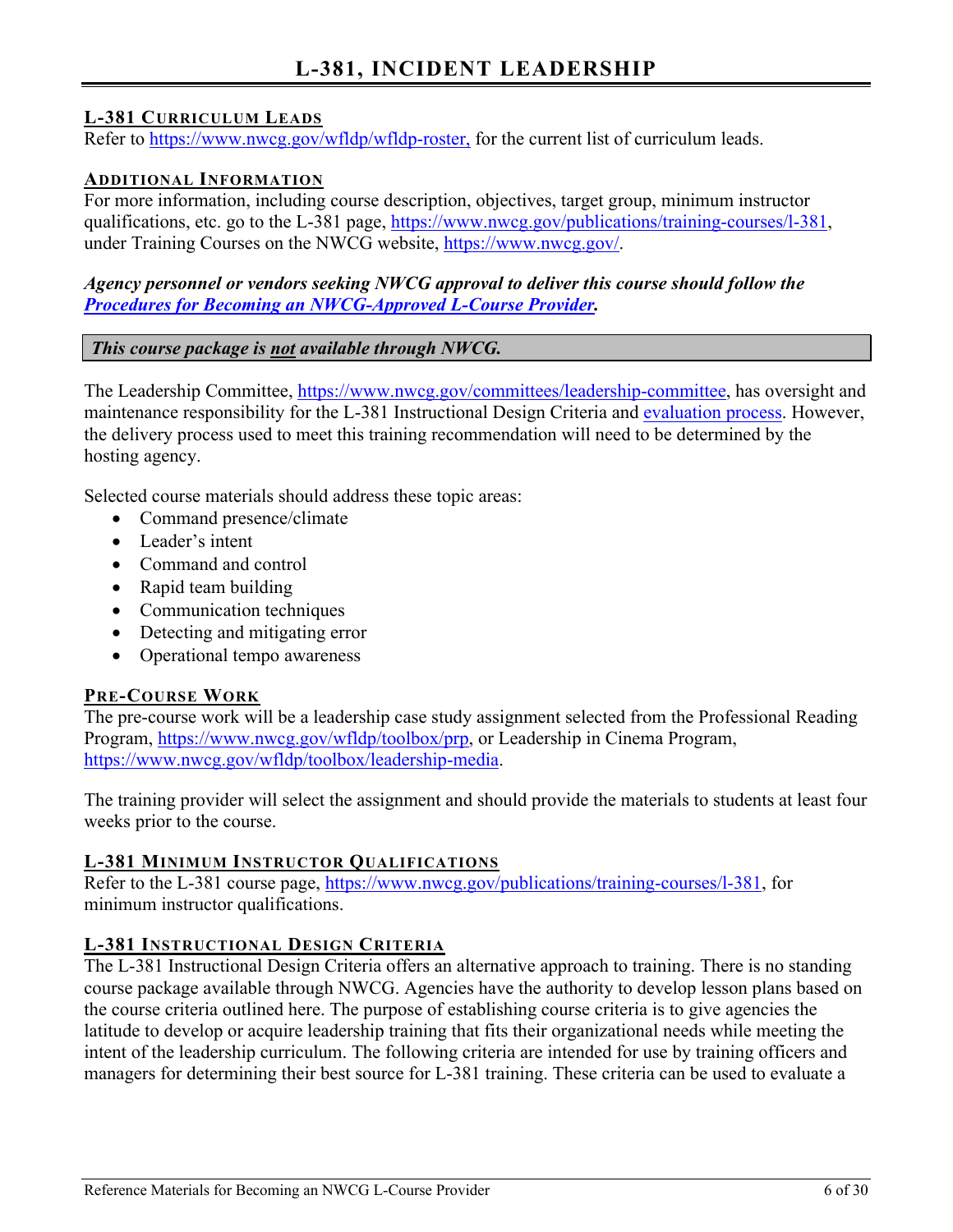training product that is developed internally or acquired through other providers such as a contractor, a university, or other source.

#### <span id="page-9-0"></span>**INTENT**

The L-381 training experience should provide leaders of divisions, groups, or Type 3 incidents with the leadership tools to effectively exert command and control over a quickly assembled team in a timeconstrained and rapidly changing incident environment. Beyond a set of tools and techniques, this training experience should be designed to make an emotional and lasting impact. Essential guiding principles for achieving this impact include enhancing the students' understanding of the human dimension when leading others in dynamic work environments, utilizing experiential training techniques that will engage students in ways that challenge them to perform under realistic and high-stress situations, and motivating students to examine their role as a leader and their strengths and weaknesses as a leader.

#### <span id="page-9-1"></span>**INSTRUCTIONAL DESIGN GUIDELINES**

- **Wildland Fire Leadership Development Program Components** Include the following program components:
	- o Select a leadership case study book from the Professional Reading Program, [https://www.nwcg.gov/wfldp/toolbox/prp,](https://www.nwcg.gov/wfldp/toolbox/prp) or leadership case study movie from Leadership in Cinema, [https://www.nwcg.gov/wfldp/toolbox/leadership-media,](https://www.nwcg.gov/wfldp/toolbox/leadership-media) and require it as a precourse work reading assignment. Use examples from the reading assignment to reinforce content presented in the classroom.
	- o Use the Wildland Fire Leadership Values and Principles, [https://www.nwcg.gov/wfldp,](https://www.nwcg.gov/wfldp) and *Leading in the Wildland Fire Service*, PMS 494-2, [https://www.nwcg.gov/publications/494-](https://www.nwcg.gov/publications/494-2) [2,](https://www.nwcg.gov/publications/494-2) as the foundation for course content regarding the definition of leadership and description of desired leadership behaviors.
	- o Reference the following Leadership Toolbox, [https://www.nwcg.gov/wfldp/toolbox,](https://www.nwcg.gov/wfldp/toolbox) items:
		- Briefing and Intent, [https://www.nwcg.gov/wfldp/toolbox/briefing-intent.](https://www.nwcg.gov/wfldp/toolbox/briefing-intent)
		- After Action Reviews, [https://www.nwcg.gov/wfldp/toolbox/aars.](https://www.nwcg.gov/wfldp/toolbox/aars)
		- Self-development Plan, [https://www.nwcg.gov/wfldp/toolbox/self-development-plan.](https://www.nwcg.gov/wfldp/toolbox/self-development-plan)
		- Wildland Fire Leadership blog, [http://wildlandfireleadership.blogspot.com/.](http://wildlandfireleadership.blogspot.com/)
- **Training in Context** Utilize group exercises and simulations to apply concepts that are presented during instructor presentations. Exercises and simulations are to comprise 50% of the course presentation, at a minimum.
- **Student-to-Instructor Ratio** In order to conduct effective exercises and simulations, cadres should be structured to provide low student-to-instructor ratios (eight or fewer students per instructor).
- **Case Studies** Provide classroom case studies and references from organizations that normally operate in high-risk, high-tempo work environments. Examples of such organizations include the military, commercial aviation, nuclear power plant operations, structure fire departments.
- **Assessment** Integrate the After Action Review process into the exercises and simulations to allow opportunity for self-assessment and for performance assessment by peers.
- **Integrated Curriculum** Content must be consistent with the preceding courses in the NWCG leadership curriculum: [L-180, Human Factors in the Wildland Fire Service;](#page-4-10) [L-280, Followership](#page-4-4)  [to Leadership;](#page-4-4) and [L-380, Fireline Leadership.](#page-4-7)

#### <span id="page-9-2"></span>**CONTENT GUIDELINES**

The course content information included below is a guide for course evaluation or design. The intent of the NWCG leadership curriculum is to create a series of courses that are taken by individuals as they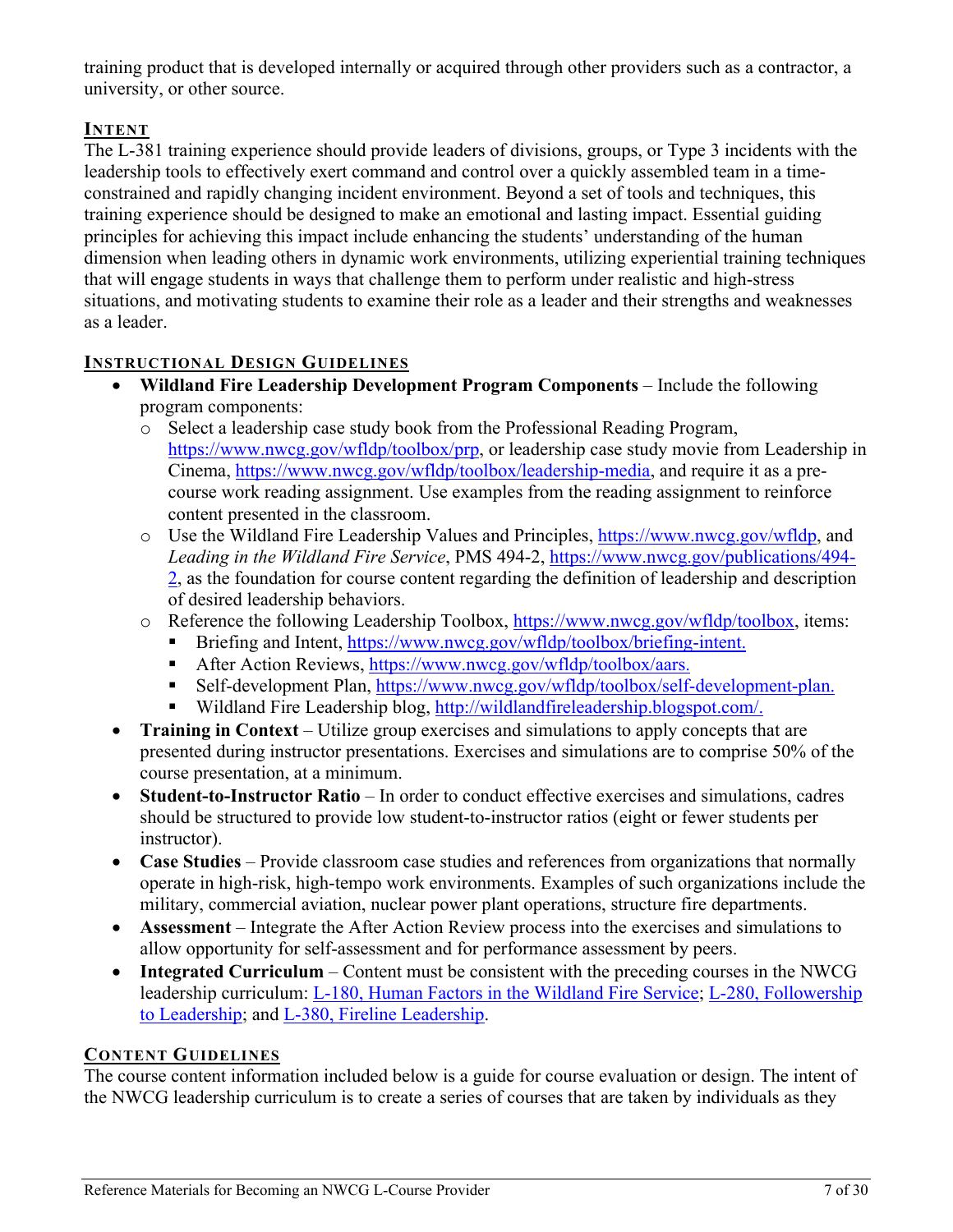progress in their careers from less complex to more complex leadership roles within the Incident Command System. This series of courses needs to be connected conceptually from one level to the next. For example, the Values and Principles, [https://www.nwcg.gov/wfldp,](https://www.nwcg.gov/wfldp) need to be expressed using the same terminology at all levels. Definitions of key terms (e.g., situation awareness) need to be consistent at all levels. The course content information included here should assist training officers, course developers, and managers in evaluating existing courses or in developing new courses to ensure they fit the intent of the NWCG leadership curriculum.

#### <span id="page-10-0"></span>**COMMAND PRESENCE AND COMMAND CLIMATE**

- 1. Describe techniques and processes that contribute to building a positive command climate.
- 2. Establish a positive command climate that promotes communication within a command team and with assigned operational resources.
- 3. Exercise appropriate levels of command so that positive control is maintained as distance increases between the command team and assigned operational resources.
- 4. Provide a command climate that encourages cooperation and communication with clients such as the public, municipalities, law enforcement, and political leaders.

#### <span id="page-10-1"></span>**LEADER'S INTENT**

- 1. Provide clear command guidance and initial leader's intent for an emerging incident.
- 2. Communicate and clarify command guidance and leader's intent to team members regarding changing environment and changing mission objectives.
- 3. Evaluate team members understanding of leader's intent during an ongoing operation.

#### <span id="page-10-2"></span>**RAPID TEAM BUILDING**

- 1. Describe the characteristics of a high performing team and the techniques for rapid teambuilding in a time-constrained environment.
- 2. Apply the teambuilding principles to achieve cohesion in a quickly assembled command team.
- 3. Identify typical team/crew stress reactions and develop stress control measures for common stress reactions within a team/crew.

#### <span id="page-10-3"></span>**COMMUNICATION TECHNIQUES**

- 1. Demonstrate communication techniques that focus the organization's efforts and minimize conflict and error in high-stress, high-consequence situations. At a minimum, the techniques addressed should include the five communications responsibilities for firefighters and active listening.
- 2. Demonstrate adapting communication techniques to the unique needs of different people or situations.
- 3. Participate in the After Action Review process to provide opportunities to learn as a team from a previous event.

#### <span id="page-10-4"></span>**DETECTING AND MITIGATING DECISION ERRORS**

- 1. Describe error detection and mitigation processes at the command level.
- 2. Integrate contingency planning into an ongoing operation and identify and mitigate error chains as they occur.
- 3. Enable team members to participate in error detection and mitigation processes during an ongoing operation.
- 4. Anticipate upstream or systemic errors that may impact your team during an ongoing operation.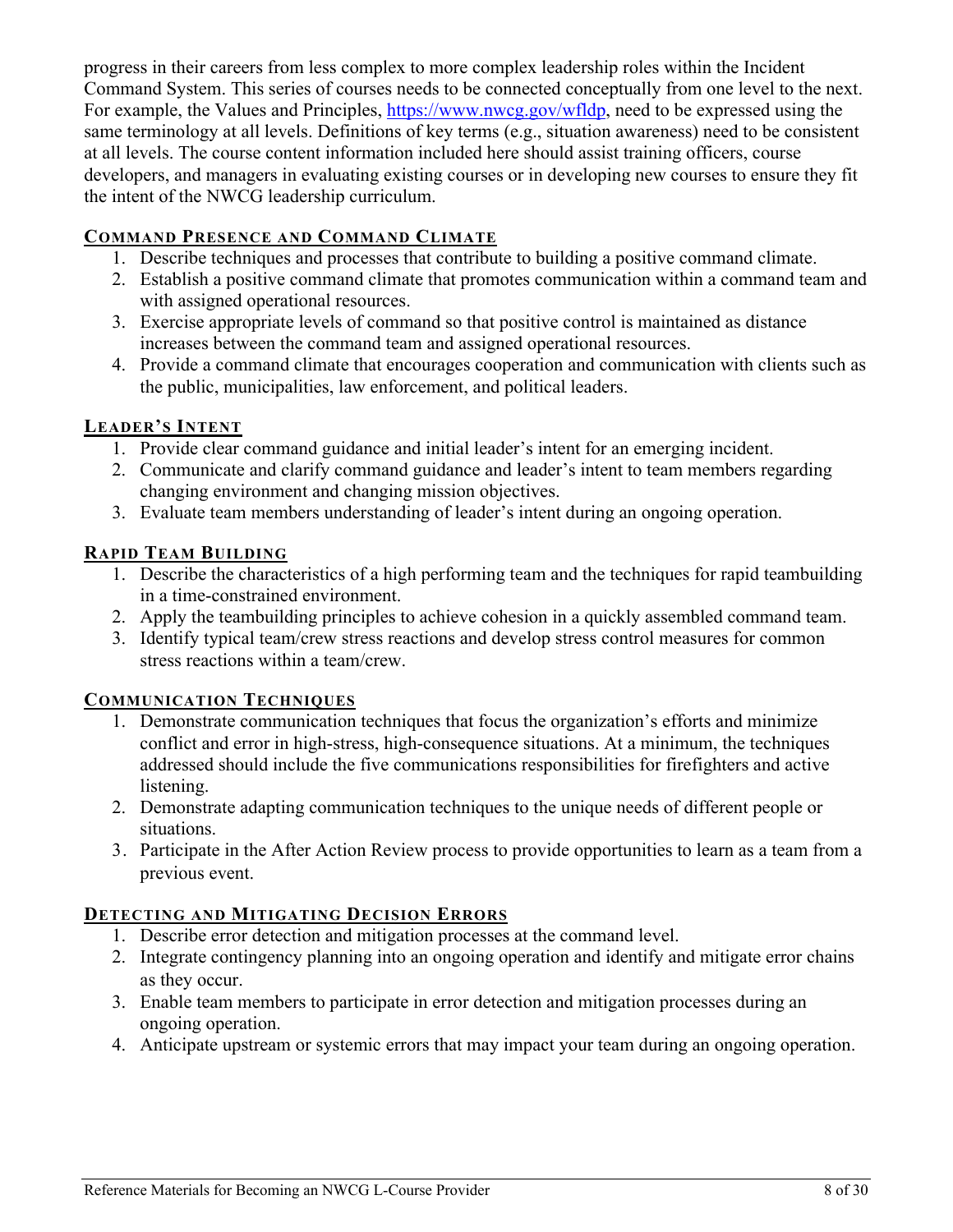#### <span id="page-11-0"></span>**OPERATIONAL TEMPO AWARENESS**

- 1. Describe factors that affect operational tempo and command challenges associated with those factors.
- 2. Detect shifts in operational tempo and span of control within an ongoing operation. Adapt tactics, plans, and leadership techniques to mitigate risks.
- 3. Analyze the effectiveness of a team/crew's ability to manage changes in operational tempo on an incident and develop future trigger points for managing those changes.

#### <span id="page-11-1"></span>**SELF-DEVELOPMENT ACTIONS**

- 1. Conduct a self-assessment of individual leadership skill weaknesses/strengths and review previous leadership development plans.
- 2. Construct a development plan to enhance personal leadership skills using peer feedback, selfassessment of performance, and instructor feedback.
- 3. Analyze the effects of personal stress reactions on decision-making. The analysis should include identification of stressors in a scenario and determination of how stress reactions may have affected ability to make decisions.

## <span id="page-11-2"></span>**L-480, ORGANIZATIONAL LEADERSHIP IN THE WILDLAND FIRE SERVICE**

#### <span id="page-11-3"></span>**L-480 CURRICULUM LEADS**

Refer to [https://www.nwcg.gov/wfldp/wfldp-roster,](https://www.nwcg.gov/wfldp/wfldp-roster) for the current list of curriculum leads.

#### <span id="page-11-4"></span>**ADDITIONAL INFORMATION:**

For more information, including course description, objectives, target group, etc., go to the L-480 page, [https://www.nwcg.gov/publications/training-courses/l-480,](https://www.nwcg.gov/publications/training-courses/l-480) under Training Courses on the NWCG website, [https://www.nwcg.gov/.](https://www.nwcg.gov/)

#### *Agency personnel or vendors seeking NWCG approval to deliver this course should follow the Procedures for [Becoming an NWCG-Approved L-Course](#page-27-3) Provider.*

*This course package is not available from NWCG.*

The Leadership Committee, [https://www.nwcg.gov/committees/leadership-committee,](https://www.nwcg.gov/committees/leadership-committee) has oversight and maintenance responsibility for the L-480 Instructional Design Criteria and [evaluation process.](#page-27-3) However, the delivery process used to meet this training recommendation will need to be determined by the hosting agency.

Selected course materials should address these topics:

- Communication skills
- Command presence
- Situational awareness, vision, and change
- Application of leadership skills within a team and organizational environment
- Recognition and reward
- Mentorship, coaching and delegation

#### <span id="page-11-5"></span>**PRE-COURSE WORK**

The pre-course work will be the responsibility of the provider delivering the course.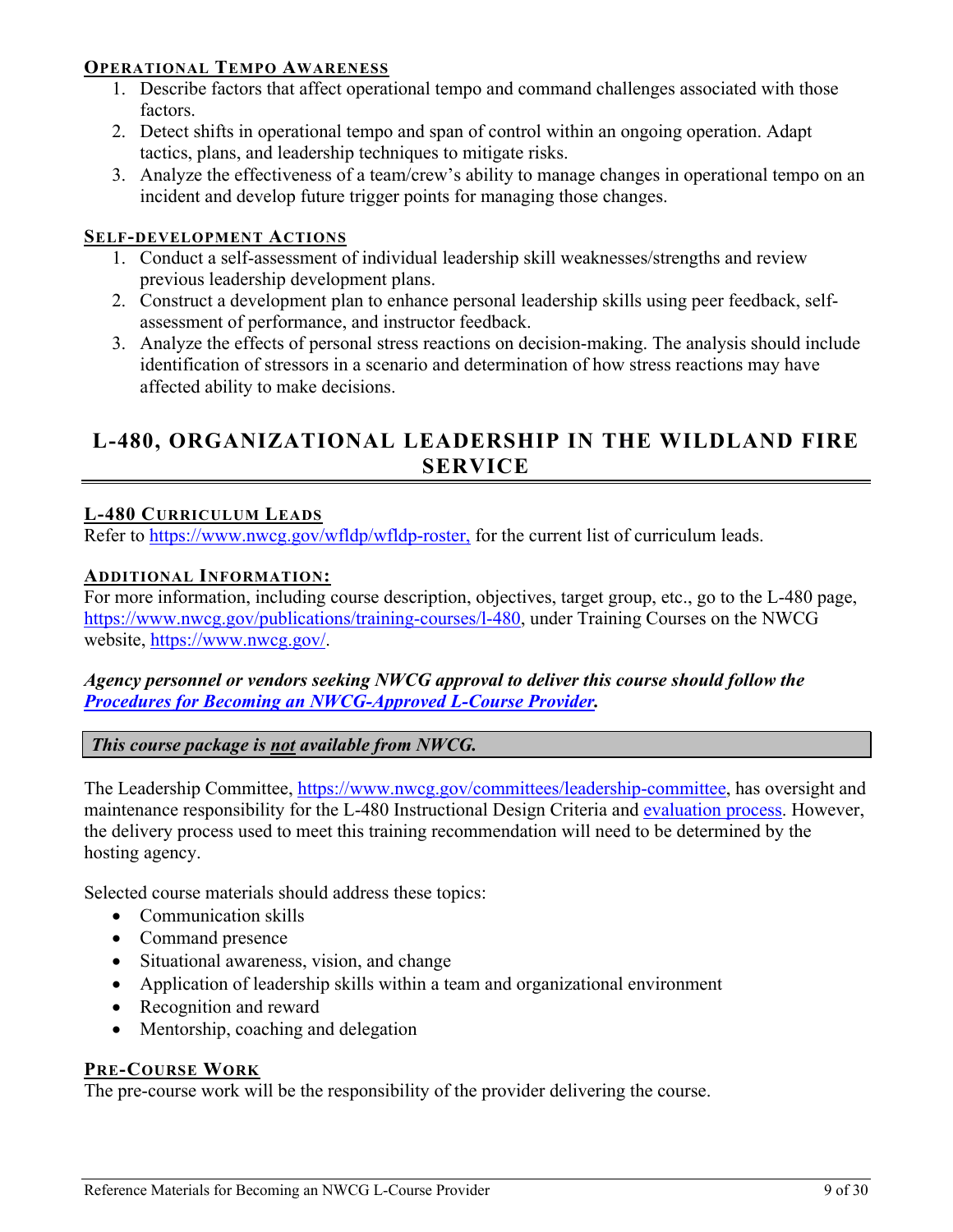Correspondence with the students regarding pre-course work requirements will be coordinated between the provider and the course coordinator.

#### <span id="page-12-0"></span>**INSTRUCTOR CADRE EDUCATION CREDENTIALS**

At least one cadre member must have, at a minimum, a Bachelor's-level degree in any of the following: organizational behavior, organizational leadership, business management, psychology, or a related field.

#### <span id="page-12-1"></span>**INSTRUCTOR CADRE EXPERIENCE**

- Experience in facilitation skills in a training and workshop environment.
- Experience in presenting complex multi-day courses.
- Experience in providing principle-centered leadership training.
- Experience in providing training for civilian or military emergency management/response organizations.
- Experience in education, administration, management, or other applicable situations.

#### <span id="page-12-2"></span>**INSTRUCTOR CADRE KNOWLEDGE**

Instructor cadre must have the ability to provide instruction using the established L-480 Instructional Design Criteria and demonstrate expert knowledge communicating these concepts, personally demonstrating these concepts, and evaluating students to ensure they understand these concepts. The following list includes the primary concepts identified in the L-480 course package:

#### <span id="page-12-3"></span>*Personal Assessment Knowledge*

Personal assessment knowledge is defined as those leadership and psychology concepts that primarily pertain to the individual, as opposed to the team.

- **Self-Assessment Tools** Knowledge and interpretive skills utilizing standard self-assessment tools.
- **Emotional Intelligence** Understanding one's own emotions, managing emotions, motivating oneself, and recognizing emotions in others.
- **Analysis of Leadership Styles** Knowledge of different leadership styles and how they affect team success.
- **Core Beliefs and Values Hierarchy** Knowledge of how individual core beliefs affect the team or provide a foundation for team success. Assist participants to understand their own values.
- **Self-Improvement Tools** Knowledge of self-improvement tools for improving personal leadership attributes.
- **Command Presence** Expert knowledge of command presence principles and the ability to teach students how to develop them.
- **Stress and Resilience** Knowledge of stress physiology and psychology. Teach the use of common stress recognition tools and methods to manage and recover from chronic and traumatic stress.
- **Attitude for Success** Knowledge of psychological concepts sufficient to create a successful attitude.

#### <span id="page-12-4"></span>*Team/Organizational Leadership Knowledge*

Team/organizational leadership strategies are necessary in order to effectively meet organizational goals. This requires knowledge in team dynamics, interpersonal relationships, and leadership in the team and organizational environment.

- **Leadership Development Program** Knowledge of the overall NWCG Wildland Fire Leadership Development Program, [https://www.nwcg.gov/wfldp.](https://www.nwcg.gov/wfldp)
- **Vision** Knowledge of the use of vision to create the foundation for team success.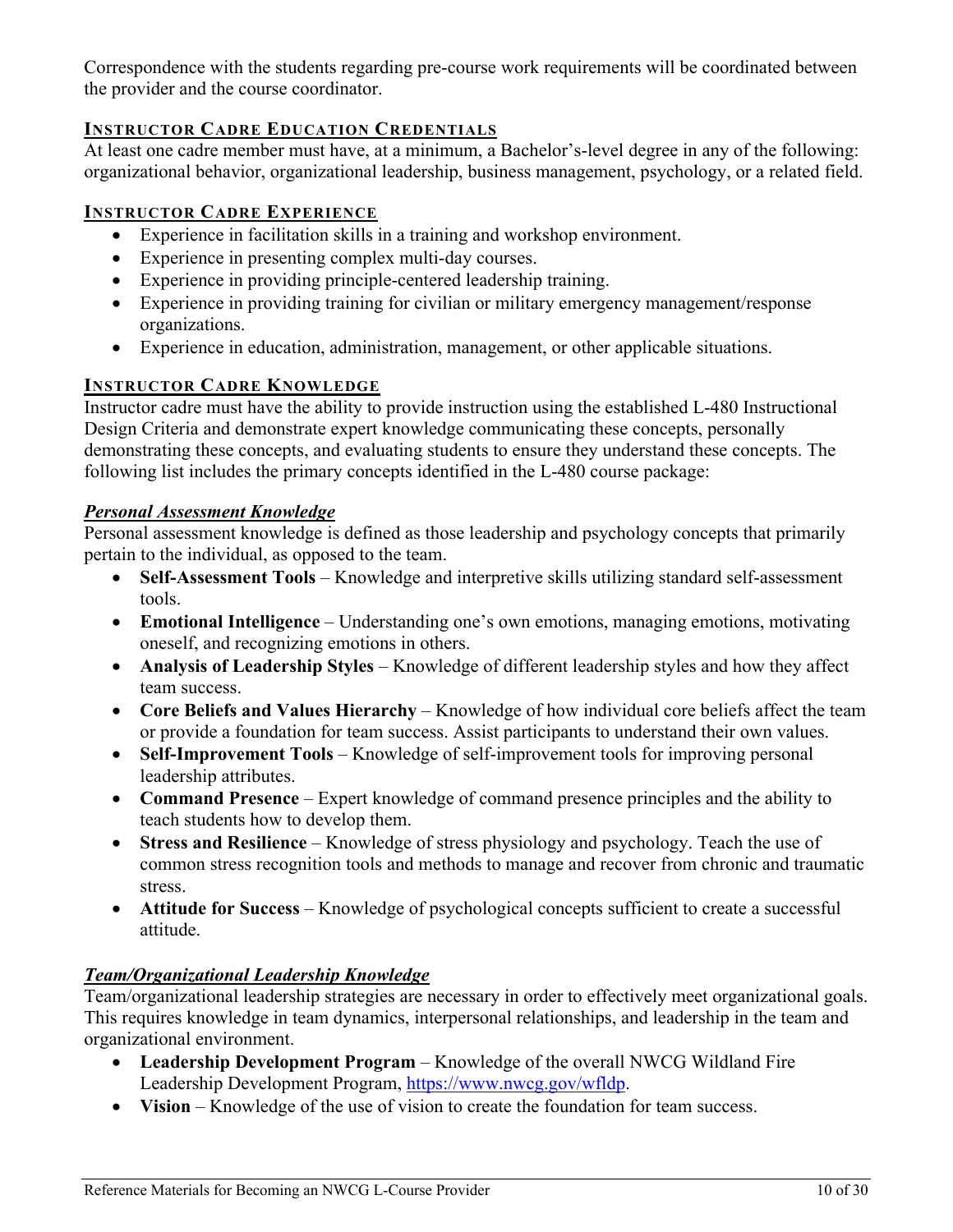- **Situation Awareness** Knowledge of strategies to develop and maintain a common understanding of the team and organizational environment.
- **Team Climate and Organizational Culture** Knowledge of the effect culture has on team and organizational function. Knowledge of subculture or team climate and its effect on team performance.
- **Motivation** Knowledge of the psychology of motivation.
- **Rewarding and Recognition** Knowledge of the distinctions between reward and recognition.
- **Rational and Intuitive Decision Making** Knowledge of rational and intuitive decisionmaking models and when to use each model.
- **Delegation** Knowledge of the use of delegation as a practice to build and increase leadership capacity.
- **Leading Change**  Knowledge of leading and managing change in teams and organizations.
- **Conflict Style Analysis** Knowledge of conflict styles and methods to diffuse conflict in highstress environments.
- **Mentoring and Coaching** Knowledge of mentoring methods and coaching techniques used in the emergency response environment.

#### <span id="page-13-0"></span>**COACH QUALIFICATIONS**

The required qualifications for a coach include facilitative skills, extensive knowledge of the leadership curriculum, and the desire to help others. The successful completion of L-380 and/or L-381 is desirable, but not required. It is desirable for coaches to hold unit leader level wildland fire qualifications or above and/or occupy a line or staff officer position in a land management organization, examples include district ranger, field office manager, park superintendent, fire management officer etc.

#### <span id="page-13-1"></span>**L-480 INSTRUCTIONAL DESIGN CRITERIA**

The L-480 Instructional Design Criteria offers an alternative approach to training. There is no standing course package available through NWCG. Agencies have the authority to develop lesson plans based on the instructional design criteria outlined here. The purpose of establishing instructional design criteria is to give agencies the latitude to develop or acquire leadership training that fits their organizational needs while meeting the intent of the leadership curriculum. The following criteria are intended for use by training officers and managers for determining their best source for L-480 training. These criteria will be used to evaluate a training product that is developed internally or acquired through other providers such as a contractor, a university, or other source.

#### <span id="page-13-2"></span>**INTENT**

The intent of L-480 is to provide the target audience with awareness of their own leadership capacities and provide leadership tools that provide strategic direction and influence over others to achieve team and organizational goals. The course should be designed to capitalize on the latest academic research in the field of organizational leadership to develop personal leadership skills and increase organizational effectiveness in the workplace and during incident management operations. The NWCG leadership curriculum establishes and teaches the core values and principles of leadership in the wildland fire service. These values and principles are introduced and reinforced through a robust curriculum of selfexamination and simulation that helps transfer these values into actions. The skill sets of leadership remain constant throughout the leadership curriculum; however, how those skill sets are applied within the context of the complexity level of the incident changes at each level in the curriculum.

L-480 makes a distinct break from the structure of L-380 and L-381 targeting current ICS unit leaders, Type 3 personnel, non-wildland fire staff, as well as mid- to upper-level organizational leaders. The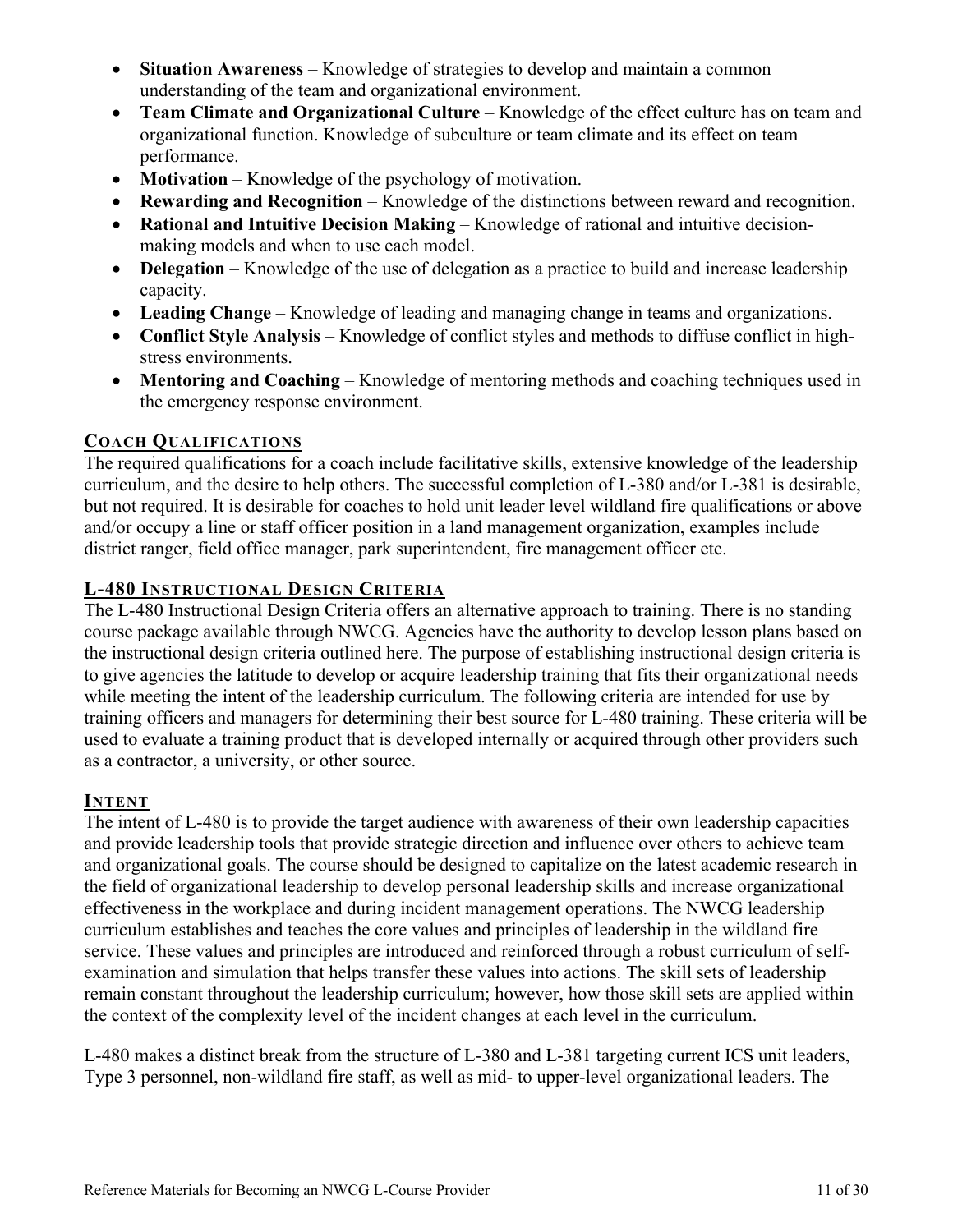course is designed to develop an individual's personal leadership skills and presence in order to increase their effectiveness in a dynamic fire service work environment.

#### <span id="page-14-0"></span>**INSTRUCTIONAL DESIGN GUIDELINES**

- **Wildland Fire Leadership Development Program Components** Include the following program components:
	- o Use the Wildland Fire Leadership Values and Principles, [https://www.nwcg.gov/wfldp,](https://www.nwcg.gov/wfldp) and *Leading in the Wildland Fire Service*, PMS 494-2, [https://www.nwcg.gov/publications/494-](https://www.nwcg.gov/publications/494-2) [2,](https://www.nwcg.gov/publications/494-2) as the foundation for course content regarding the definition of leadership and description of desired leadership behaviors.
	- o Reference the following Leadership Toolbox, [https://www.nwcg.gov/wfldp/toolbox,](https://www.nwcg.gov/wfldp/toolbox) items:
		- Briefing and Intent, [https://www.nwcg.gov/wfldp/toolbox/briefing-intent.](https://www.nwcg.gov/wfldp/toolbox/briefing-intent)
		- After Action Reviews, [https://www.nwcg.gov/wfldp/toolbox/aars.](https://www.nwcg.gov/wfldp/toolbox/aars)
		- Self-development Plan, [https://www.nwcg.gov/wfldp/toolbox/self-development-plan.](https://www.nwcg.gov/wfldp/toolbox/self-development-plan)
		- **Promote the student of leadership concept by referencing the Professional Reading** Program, [https://www.nwcg.gov/wfldp/toolbox/prp,](https://www.nwcg.gov/wfldp/toolbox/prp) Wildland Fire Leadership blog, [http://wildlandfireleadership.blogspot.com/,](http://wildlandfireleadership.blogspot.com/) or Leadership in Cinema, [https://www.nwcg.gov/wfldp/toolbox/leadership-media.](https://www.nwcg.gov/wfldp/toolbox/leadership-media)
- **Integrated Curriculum** Content must be consistent with the preceding courses in the NWCG leadership curriculum: L-180, [Human Factors in the Wildland Fire Service;](#page-4-10) L-280, [Followership](#page-4-4)  [to Leadership;](#page-4-4) L-380, [Fireline Leadership;](#page-4-7) and L-381, [Incident Leadership.](#page-7-3)
- **Training in Context** Utilize coaches during group exercises and simulations to apply concepts that are presented during instructor presentations. Exercises and simulations are to comprise 30% of the course presentation, at a minimum.
- **Student-to-Instructor Ratio** In order to conduct effective exercises and simulations, cadres/coaches should be structured to provide low student-to-instructor ratios (eight or fewer students per instructor).
- **Case Studies** Provide classroom case studies and references from organizations both inside and outside of high-risk, high-tempo work environments. Examples of such organizations include the military, nuclear power plant operations, and structure fire departments, as well as large corporations such as Microsoft, Google, and IBM.
- **Assessment**  Integrate exercises and simulations to allow opportunity for self-assessment and for leadership assessment by peers.

#### <span id="page-14-1"></span>**CONTENT GUIDELINES**

The course content information included below is a guide for course evaluation or design. The intent of the NWCG leadership curriculum is to create a series of courses that are taken by individuals as they progress in their careers from less complex to more complex leadership roles within the Incident Command System. This series of courses needs to be connected conceptually from one level to the next. For example, the Values and Principles, [https://www.nwcg.gov/wfldp,](https://www.nwcg.gov/wfldp) need to be expressed using the same terminology at all levels. Definitions of key terms (e.g., situation awareness) need to be consistent at all levels. The course content information included here should assist training officers, course developers, and managers in evaluating existing courses or in developing new courses to insure they fit the intent of the NWCG leadership curriculum.

#### <span id="page-14-2"></span>**INDIVIDUAL LEADERSHIP TRAITS – PERSONAL INVENTORY**

Content should include leadership and psychological concepts that pertain to the individual, as opposed to the team.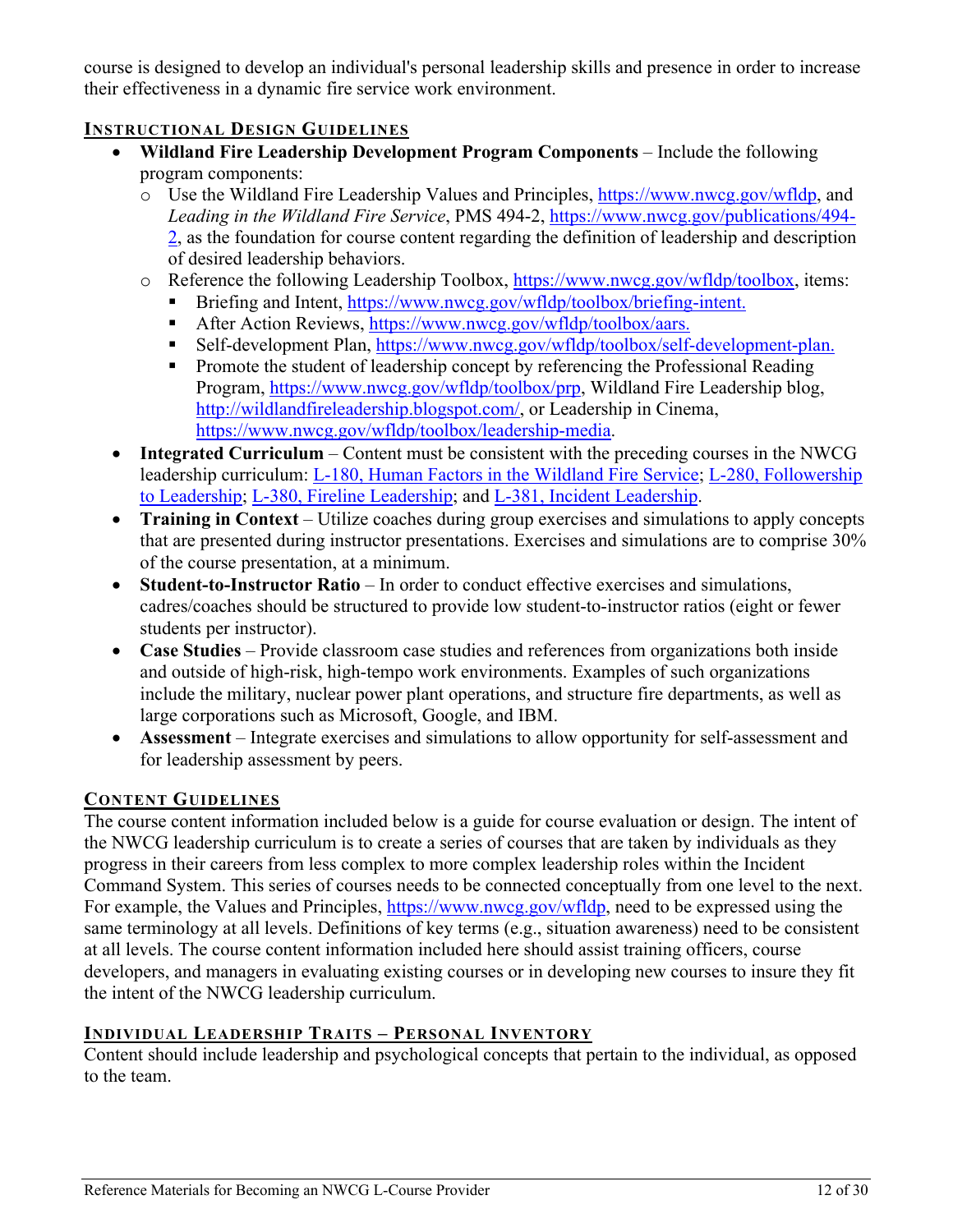- **Self-Assessment Tools** Utilize one or more self-assessment tool(s) to increase understanding and awareness of personal characteristics which affect leadership effectiveness.
- **Emotional Intelligence** Understanding one's own emotions, managing emotions, motivating oneself, and recognizing emotions in others.
- **Analysis of Leadership Style** Knowledge of different leadership styles and how their application affects team success.
- **Core Beliefs and Values Hierarchy** Knowledge of how individual core beliefs can support or detract from a team's performance. Knowledge of how individual and team/organizational values conflict affects team function. Assist participants to understand their own values.
- **Changing Behavior** Knowledge of methods to initiate and sustain changes in individual leadership behaviors.
- **Command Presence** Knowledge of personal attributes which enable leaders to connect with others and influence team and organizational outcomes. Knowledge of how those attributes combine to form "command presence."
- **Stress and** Resilience Knowledge of stress physiology and psychology. Knowledge of the effects of acute and chronic stress on health and performance. Knowledge of the concept of resilience as it relates to methods of recognizing and diffusing acute and chronic stress.
- **Attitude for Success** Knowledge of psychological concepts sufficient to create a successful attitude.

#### <span id="page-15-0"></span>**THE APPLICATION OF LEADERSHIP IN THE TEAM/ORGANIZATIONAL ENVIRONMENT**

Individuals apply leadership strategies to meet organizational goals. This requires knowledge in team dynamics, interpersonal relationships, and leadership in a team/organizational environment. The following content areas are required:

- **Leadership Development Program** Knowledge of the overall NWCG Wildland Fire Leadership Development Program, [https://www.nwcg.gov/wfldp.](https://www.nwcg.gov/wfldp)
- **Vision** Knowledge of the use of vision to create the foundation for team success.
- **Situation Awareness** Knowledge of strategies to develop and maintain a common understanding of the team and organizational environment.
- **Team Climate and Organizational Culture** Knowledge of the effect culture has on team and organizational function. Knowledge of subculture or team climate and its effect on team performance.
- **Motivation** Knowledge of the psychology of motivation.
- **Rewarding and Recognition** Knowledge of the distinctions between reward and recognition.
- **Rational and Intuitive Decision Making** Knowledge of rational and intuitive decisionmaking models and when to use each model.
- **Delegation** Knowledge of the use of delegation as a practice to build and increase leadership capacity.
- **Leading Change**  Knowledge of leading and managing change in teams and organizations.
- **Conflict Style Analysis** Knowledge of conflict styles and methods to diffuse conflict in highstress environments.
- **Mentoring and Coaching** Knowledge of mentoring methods and coaching techniques used in the emergency response environment.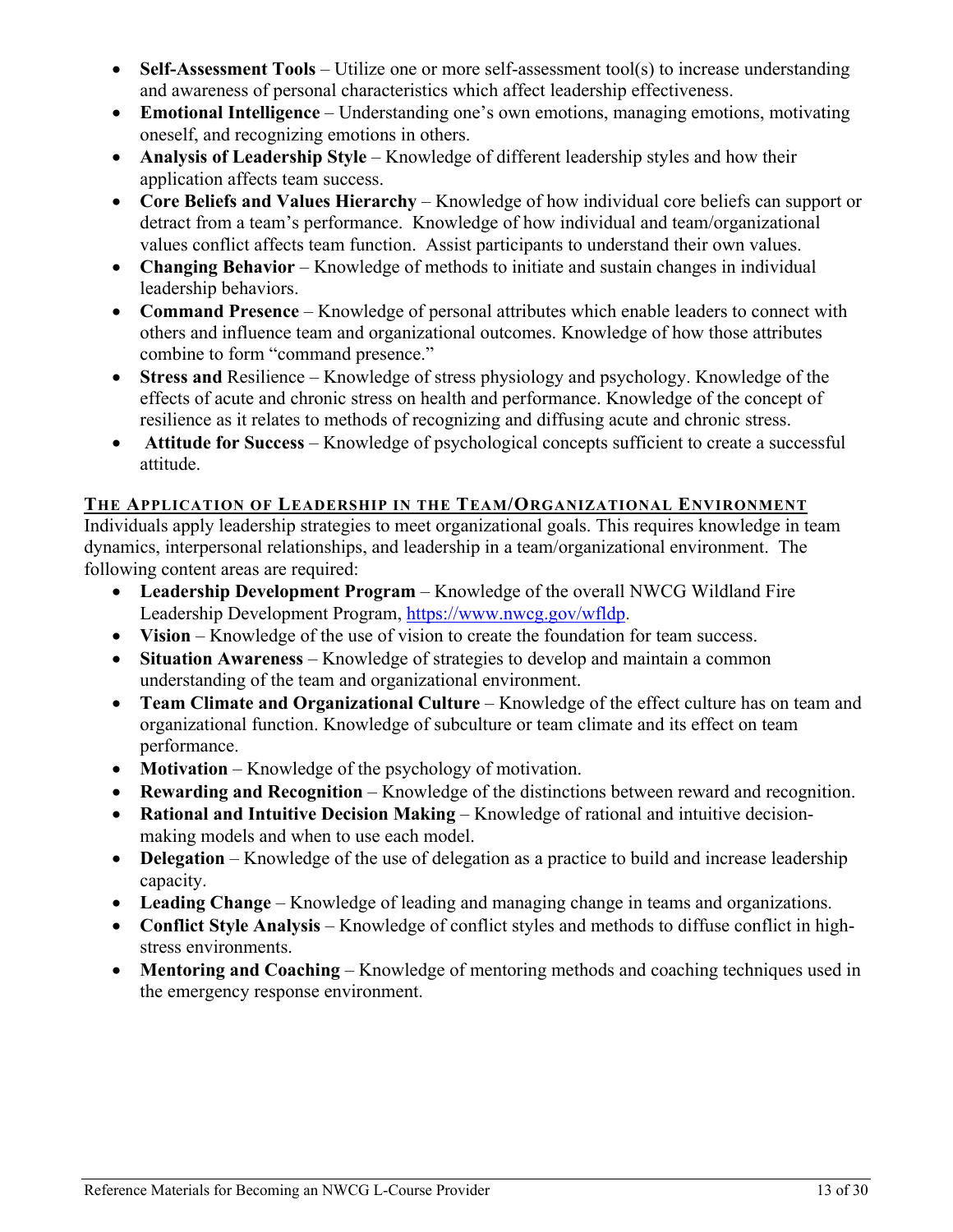## <span id="page-16-0"></span>**L-481, ADVANCED LEADERSHIP FOR COMMAND AND GENERAL STAFF**

#### <span id="page-16-1"></span>**L-481 CURRICULUM LEADS**

Refer to [https://www.nwcg.gov/wfldp/wfldp-roster,](https://www.nwcg.gov/wfldp/wfldp-roster) for the current list of curriculum leads.

#### <span id="page-16-2"></span>**ADDITIONAL INFORMATION:**

For more information, including course description, objectives, target group, etc., go to the L-481 page, [https://www.nwcg.gov/publications/training-courses/l-481,](https://www.nwcg.gov/publications/training-courses/l-480) under Training Courses on the NWCG website, [https://www.nwcg.gov/.](https://www.nwcg.gov/)

#### *Agency personnel or vendors seeking NWCG approval to deliver this course should follow the Procedures for [Becoming an NWCG-Approved L-Course](#page-27-3) Provider.*

#### *This course package is not available through NWCG.*

The Leadership Committee, [https://www.nwcg.gov/committees/leadership-committee,](https://www.nwcg.gov/committees/leadership-committee) has oversight and maintenance responsibility for the L-481 course package and evaluation process. However, the delivery process used to meet this training recommendation will need to be determined by the hosting agency.

Selected course materials should address these topics:

- Establishing a staff value system, team culture, and command presence.
- Developing and maintaining a team-level common operating picture.
- Developing and communicating leader's intent through a critical thinking process.
- Propagating intent at all levels of the incident organization.
- Effectively operate in ICS and utilize ICS products and doctrine.
- Promoting integration of functional areas and a high-level of teamwork into strategic planning.

#### <span id="page-16-3"></span>**PRE-COURSE WORK**

The pre-course work will be the responsibility of the provider delivering the course.

It is suggested there be a leadership case study reading assignment selected from the Professional Reading Program, [https://www.nwcg.gov/wfldp/toolbox/prp.](https://www.nwcg.gov/wfldp/toolbox/prp)

Correspondence with the students regarding pre-course work requirements will be coordinated between the provider and the course coordinator.

#### <span id="page-16-4"></span>**L-481 MINIMUM INSTRUCTOR AND CADRE QUALIFICATIONS**

As defined by the Leadership Committee, the L-481 Advanced Leadership for Command and General Staff, course will produce Command and General Staff members who can fulfill the responsibilities of an effective staff officer within the IMT decision process and act as an organizational leader within their own functional areas. This course focuses on leadership within the context of large/complex incident management.

#### <span id="page-16-5"></span>**CADRE CREDENTIALS**

Instructors for this program must possess education and/or experience in the subject areas listed below to serve as credible mentors, instructors, and leaders in the eyes the Leadership Committee, evaluation staff and the target audience. The qualification requirements may vary based upon the design of the program and shall be part of the proposed design. Regardless of design, all instructors must be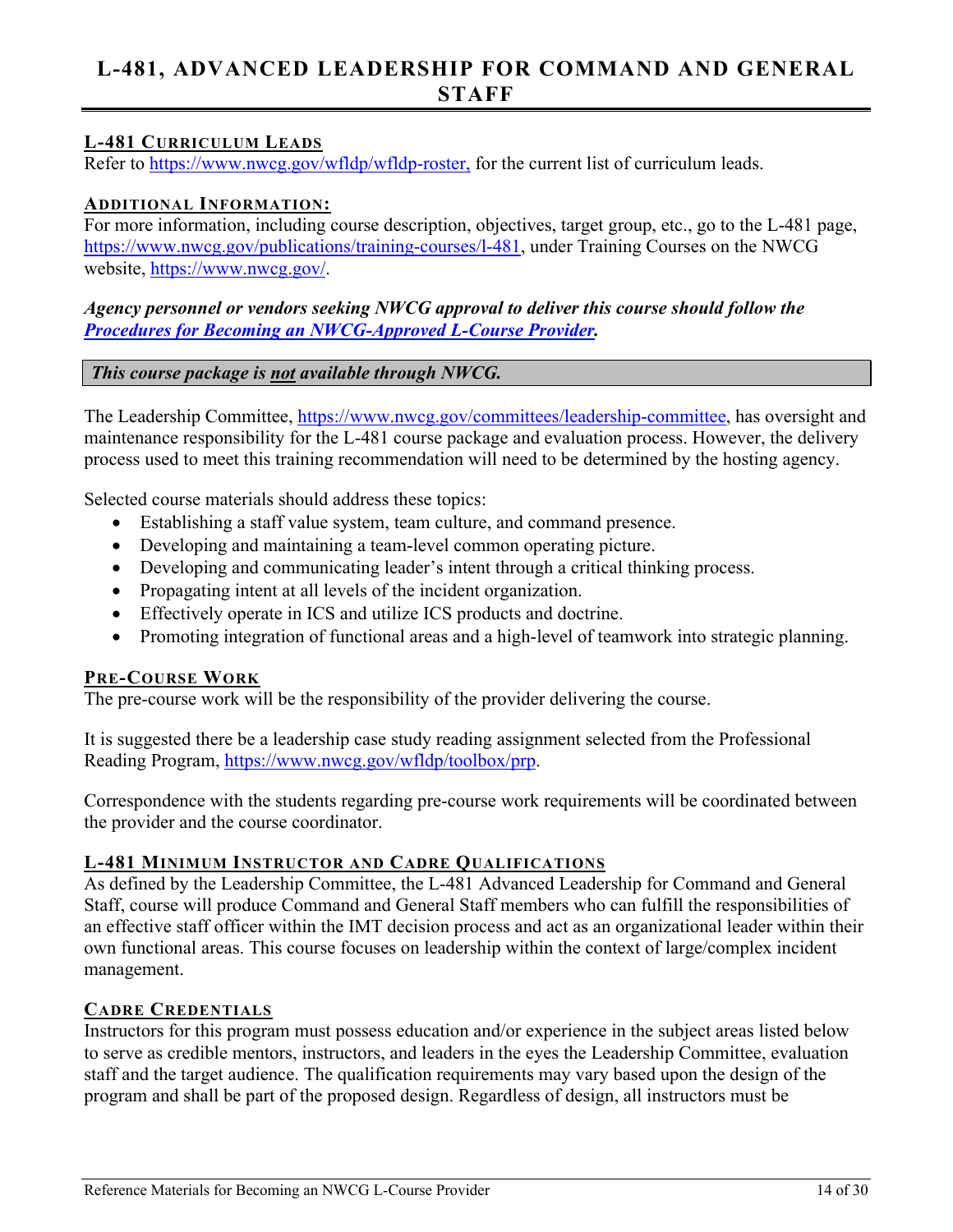facilitative instructor qualified. Refer to the NWCG instructor levels and requirements in the *NWCG Standards for Course Delivery*, PMS 901-1, [https://www.nwcg.gov/publications/901-1.](https://www.nwcg.gov/publications/901-1)

#### <span id="page-17-0"></span>**CADRE KNOWLEDGE AND EXPERIENCE**

Demonstrated fluency in the educational components and concepts presented in the NWCG Wildland Fire Leadership Development Program, [https://www.nwcg.gov/wfldp,](https://www.nwcg.gov/wfldp) curriculum: L-180, L-280, L-380, L-381, L-480, and L-580.

- Knowledge of *Leading in the Wildland Fire Service*, PMS 494-2, [https://www.nwcg.gov/publications/494-2,](https://www.nwcg.gov/publications/494-2) and other fire service doctrine.
- Knowledge of human and team performance dynamics that underpin and promote cohesiveness, adaptability, and resilience in the complex IMT environment.
- Knowledge of team/organizational dynamics.
- Knowledge of the Incident Command System (ICS) and its' application in an emerging complex incident environment.
- Knowledge of concepts related to time compressed decision making in staff and command environments.
- Knowledge in concepts related to the development and propagation of Leader's Intent.
- Experience in providing training for civilian or military emergency management/response organizations.

#### **If coaches are used in an Incident Command System-based simulation:**

#### <span id="page-17-1"></span>**COACH QUALIFICATIONS**

Coaches, if used, must possess education and/or experience to serve as credible mentors, instructors, and leaders in the eyes the Leadership Committee evaluation staff and the target audience. This usually includes previous L-series course completion, current or recently current qualification as command or general staff on a Type 1 or 2 IMT.

*\* While it is a goal for all coaches to have successfully completed L-380 and/or L-381 courses, it is recognized that current Type 1 and Type 2 Command and General Staff personnel may not have had the opportunity to attend. It is strongly suggested that if the coach has not successfully completed L-380 or L-381, they should read Leading in the Wildland Fire Service*, *PMS 494-2,*  <https://www.nwcg.gov/publications/494-2>*, prior to the course.*

Any prospective program must use sufficient resources to provide adequate orientation, interaction, oversight, direction and correction for a student's learning or evaluation activity. If the proposed design uses live instructors, mentors, coaches, or evaluators, the number and positioning of qualified personnel must be adequate to provide for a comfortable span of control given the needs of the proposed instructional sequence.

#### <span id="page-17-2"></span>**L-481 INSTRUCTIONAL DESIGN CRITERIA**

The L-481 Instructional Design Criteria offers an alternative approach to training. There is no standing course package available through NWCG. Potential providers are invited to develop their own course package as they work to become an approved provider by the Leadership Committee. NWCG agencies may also develop lesson plans based on the instructional design criteria outlined here. The purpose of establishing instructional design criteria is to give agencies the latitude to develop or acquire leadership training that fits their organizational needs while meeting the intent of the leadership curriculum. The following criteria are intended for use by training officers and managers for determining their best source for L-481 training. These criteria will be used to evaluate the design documents and training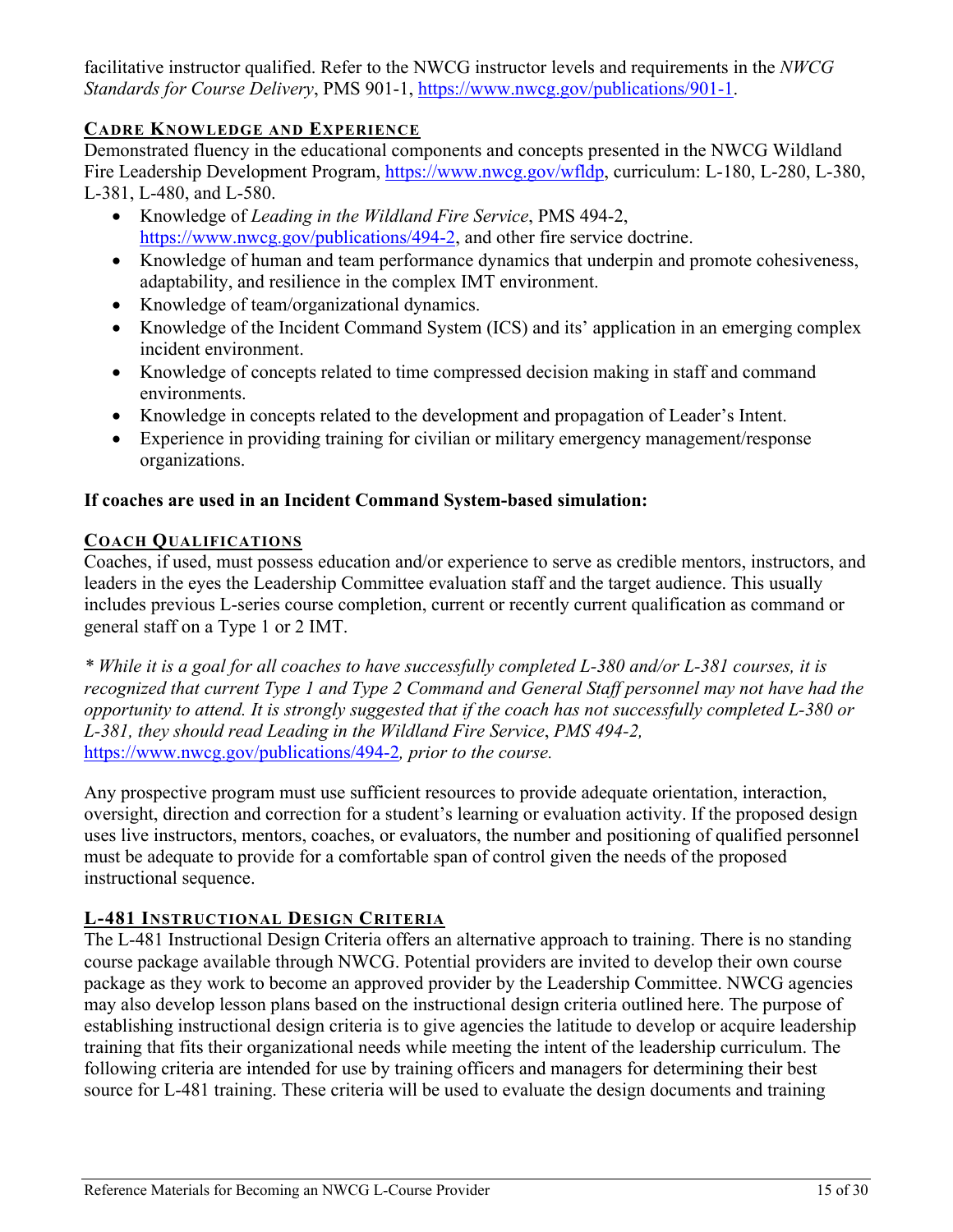products developed internally or acquired through other providers such as a contractor, a university, or other source.

#### <span id="page-18-0"></span>**INTENT**

The intent of this training is to produce Command and General Staff members who can fulfill the responsibilities of an effective staff officer or section chief within an IMT, contribute effectively to an IMT's decision-making process, and perform as an effective organizational leader in their own functional area and as a member of the IMT. This course should engage the course participants in leadership learning within the context of managing a large/complex incident. The course content would include both collective or team tasks and individual tasks. Collective tasks include functions accomplished by the Command and General Staff, maintaining a common operating picture, building and maintaining a constructive team culture, and projecting leader's intent up, down, and across the chain of command. Individual tasks include demonstrating interpersonal and communication skills necessary to function as a productive member of a team, contributing positively to team decisions, contributing to the IMT's common operating picture, working within the team culture, demonstrating effective staff ethos, and projecting effective command presence within their functional areas.

Within the L-series curriculum, L-481 prepares leaders of organizations and facilitates the participant's progress above L-381, Incident Leadership (i.e., Type 3 incident level). Students may or may not have completed L-480, Organizational Leadership in the wildland fire service prior to entering this course. While L-480 focuses on assessing and developing individual personal leadership skills to accomplish long-term organizational goals, L-481 will focus on IMT members functioning with a common operating picture, developing and propagating a consistent leader's intent through intent-based planning and operations, contributing to the decision-making process of a higher-level team, accomplishing shortterm incident management goals, and acting in the service of the common good.

Within this context, it is expected that agencies may use L-481 programs for assessing individuals for potential service on IMTs.

#### <span id="page-18-2"></span><span id="page-18-1"></span>**COURSE DESIGN GUIDELINES**

#### *Integrated Curriculum*

The Wildland Fire Leadership Development Program courses (L-series) materials, concepts, vocabulary, models, tools, training aids, and doctrine form the basis for wildland fire leadership development. Many of these items can be found under the Wildland Fire Leadership Development website, [https://www.nwcg.gov/wfldp:](https://www.nwcg.gov/wfldp)

- Wildland Fire Leadership Values and Principles for leader behavior, [https://www.nwcg.gov/wfldp.](https://www.nwcg.gov/wfldp)
- *Leading in the Wildland Fire Service*, PMS 494-2, [https://www.nwcg.gov/publications/494-2.](https://www.nwcg.gov/publications/494-2) (the foundation for course content regarding the definition of leadership and description of desired leadership behaviors)
- Leadership Toolbox, [https://www.nwcg.gov/wfldp/toolbox,](https://www.nwcg.gov/wfldp/toolbox) items:
	- Briefing and Intent, [https://www.nwcg.gov/wfldp/toolbox/briefing-intent.](https://www.nwcg.gov/wfldp/toolbox/briefing-intent)
	- After Action Reviews, [https://www.nwcg.gov/wfldp/toolbox/aars.](https://www.nwcg.gov/wfldp/toolbox/aars)
	- Wildland Fire Leadership blog, [http://wildlandfireleadership.blogspot.com/.](http://wildlandfireleadership.blogspot.com/)

Approved programs must effectively integrate and leverage the appropriate concepts from these materials to accelerate and reinforce learning. Approved programs should improve learner awareness and application of these items.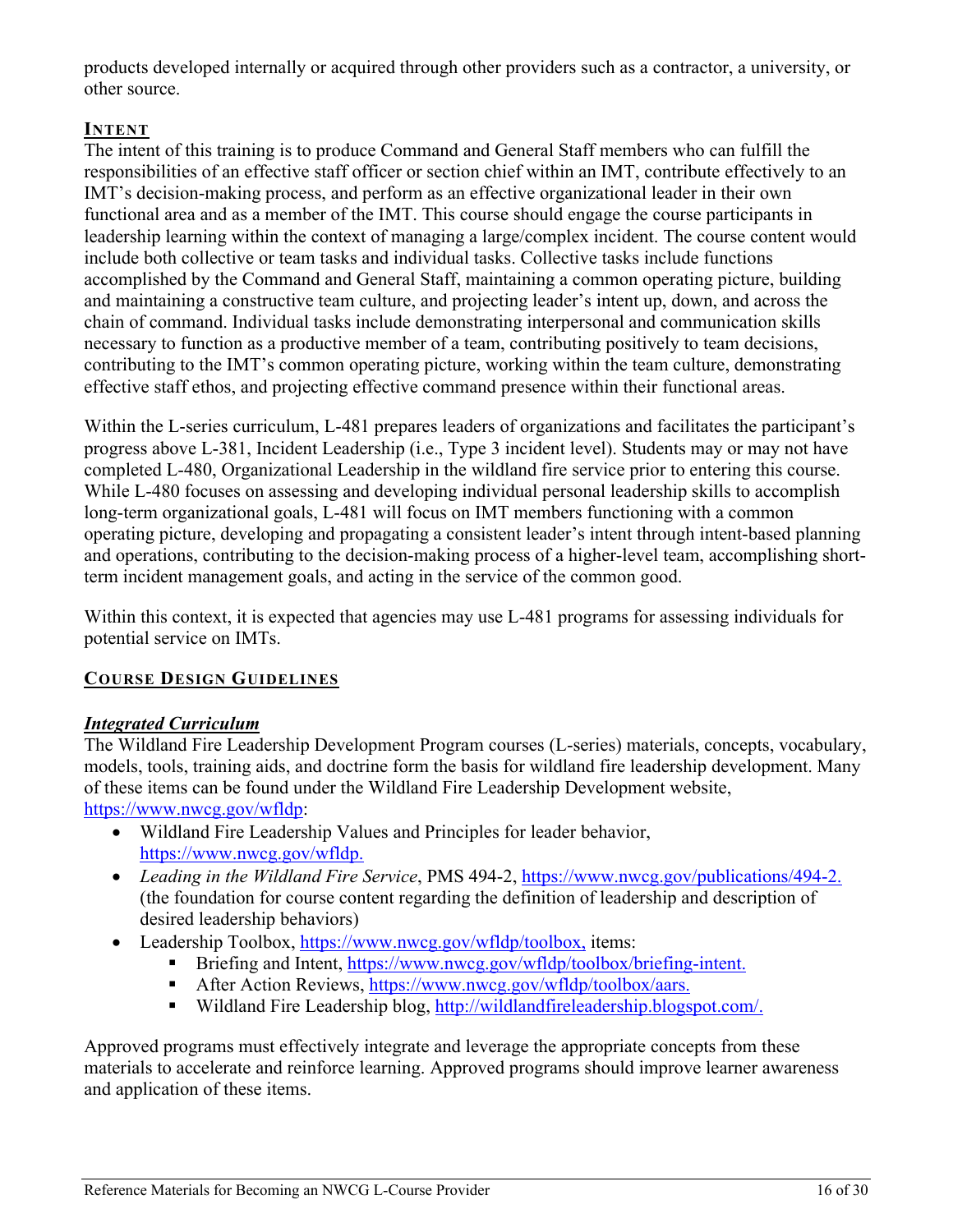Content must be consistent with the leadership concepts presented in preceding courses in the NWCG leadership curriculum, the [L-180, Human Factors in the Wildland Fire Service;](#page-4-10) [L-280, Followership to](#page-4-4)  [Leadership;](#page-4-4) L- [380, Fireline Leadership;](#page-4-7) and [L-381, Incident Leadership.](#page-7-3)

#### <span id="page-19-0"></span>*Student-to-Instructor Ratio*

Any prospective program must use sufficient resources to provide adequate interaction, oversight, direction and correction for a student's learning or evaluation activity.

If the proposed design uses live instructors, mentors, coaches, or evaluators, the number and positioning of qualified personnel must be adequate in the judgment of the Leadership Committee evaluators to provide for a comfortable span of control given the needs of the proposed instructional sequence.

#### <span id="page-19-1"></span>*Case Studies*

Provide opportunities for the student to learn from others or from the collective knowledge of the group. This may be accomplished by presenting classroom case studies and references from organizations both inside and outside of the high-risk, high-tempo incident management work environments. Examples of such organizations include the military, nuclear power plant operations, and structure fire departments.

#### <span id="page-19-2"></span>*Student Assessment*

Integrate exercises and simulations for the student to demonstrate knowledge of the course content and allow opportunity for self-assessment and for leadership assessment by peers.

To ensure that students are consistently measured and given credit for L-481, the prospective course delivery will also include an assessment system which reflects the program content, is repeatable, and assures consistency across an assessment team.

The assessment strategy should be designed so that the program can use outside or independent agency/client-appointed assessment teams.

The process must provide means by which to assess the key knowledge, skills and abilities identified in the approved training package. A team of current or recently current ICS Command and General Staff will conduct student assessments. The assessment team members should have completion of the 300 level L-course and knowledge of the fire leadership curriculum. The assessment team will document the following student behaviors based on the L-481 curriculum:

- Acts as a productive staff member and leader to produce concentric actions (produces the work).
- Contributes to the team's pursuit of truth (providing and gathering situation awareness)
- Takes actions, demonstrates attitudes, or communicates messages that contribute to the trust state of the team, team development and learning.
- Notices when other team members need help and offers assistance.
- Applies critical thinking to problems and identifies thinking processes to articulate intent.
- Looks ahead to future problems.
- Demonstrates initiative in preparing information and problem solving prior to meetings.
- Is open to learning from others.
- Makes sure position/issue does not get lost in the process.
- Is willing to own the team result and is invested in the team's product.
- Demonstrates awareness of personal habits or idiosyncrasies that work against team discussions.
- Focusses on the end state does not get inappropriately bogged down in details or process.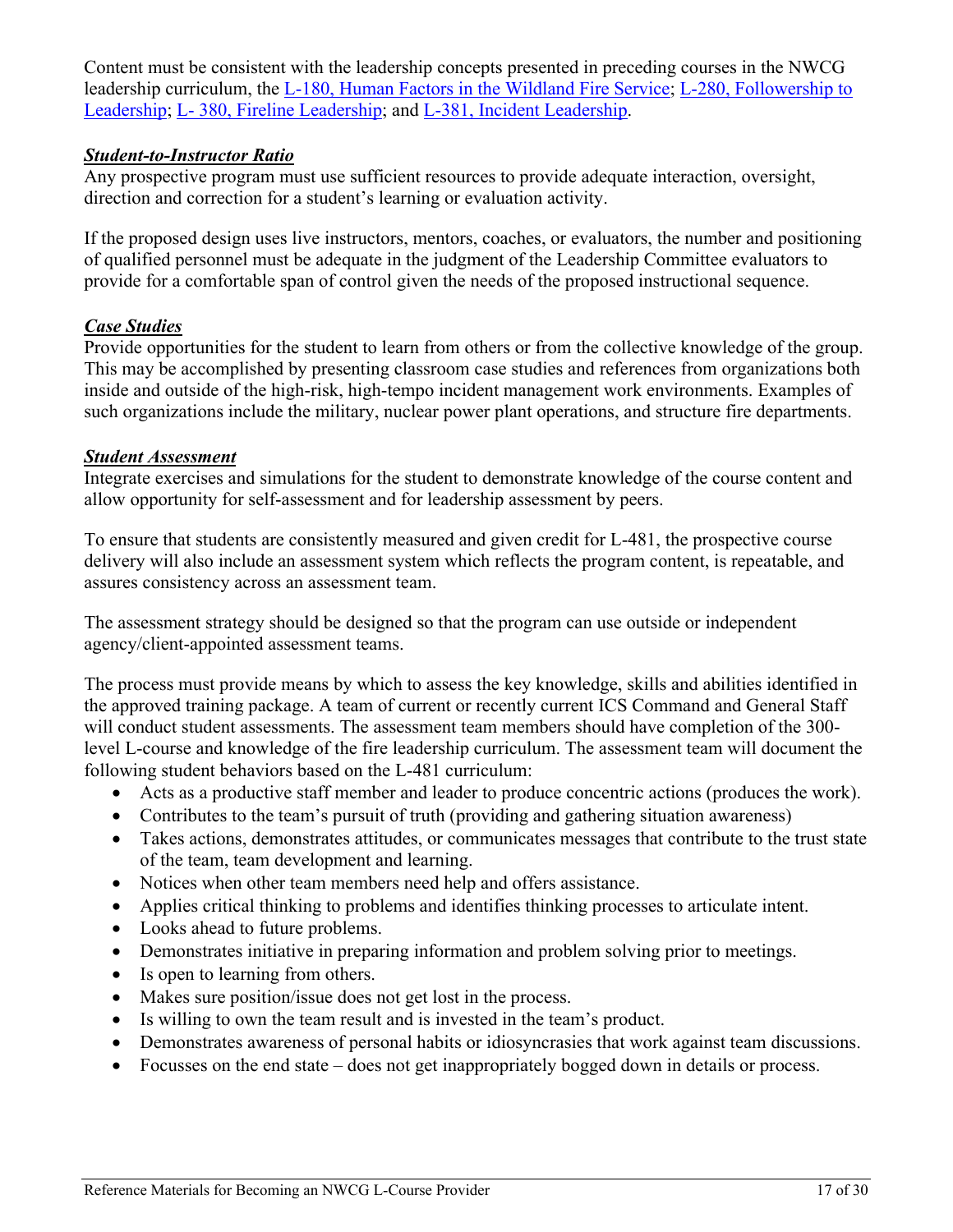#### <span id="page-20-1"></span><span id="page-20-0"></span>**TRAINING PROGRAM REQUIREMENTS**

#### *Background*

The NWCG leadership curriculum series (L-series) is managed by the Leadership Committee for the purposes of providing critical leader development training and tools for the workforces of the NWCG agencies. The Leadership Committee is solely responsible for establishing program specifications, determining program and provider evaluation criteria, and for approving potential providers.

Within the L-series curriculum, programs at the 100 and 200 levels are available "off the shelf," as are other non-numbered development tools. The Leadership Committee is responsible for the development and management of these items.

Programs at the 300, 400, and 500 levels (e.g., L-380, L-480, etc.) are provided through organizations who have obtained approved provider status from the Leadership Committee. The Leadership Committee approves training programs which meet or exceed the established specification. In support of quality delivery, the Leadership Committee also approves organizations and individual instructors as appropriate.

The approval requirements vary based on program. For more information on the NWCG program and provider certification process, please refer to [Becoming a NWCG Approved L-Course Provider.](#page-27-3)

#### <span id="page-20-2"></span>*Purpose*

Provide guidance for potential providers who wish to develop a program that meets or exceeds the established standards for an L-481 training program. This program specification describes the desired outcomes, or end state that any L-481 training program must achieve to receive approval by the Leadership Committee including verifiable/observable. It does not define a specific learning process, or specific package set of courseware.

*Prospective L-481 providers are responsible for determining the design, approach, learning objectives, and testing criteria that they believe will secure the defined outcomes.* Unlike other L-series course specifications, it does not provide the individual learning objectives, nor does it imply a program's structure or design. It will identify, however, high-level families of topic areas, and desired outcomes or competencies that should be demonstrated by successful students during the learning and evaluation process.

The Leadership Committee is not limiting or providing direction on how a course should be designed, but any prospective program must provide adequate documentation of accomplished analysis, design and development work during the approval process and demonstrate that the proposed program and delivery entity would likely meet the Leadership Committee's desired outcomes. The specification is accompanied by an approval process that is incremental and progressive. Refer to [L-Course Evaluation](#page-27-3)  [Process.](#page-27-3)

It is expected that any prospective program would require at least 32 to 40 contact hours plus pre-course work. Course packages that can both accomplish the desired outcomes and use less training time will be considered, provided they are deemed instructionally sound.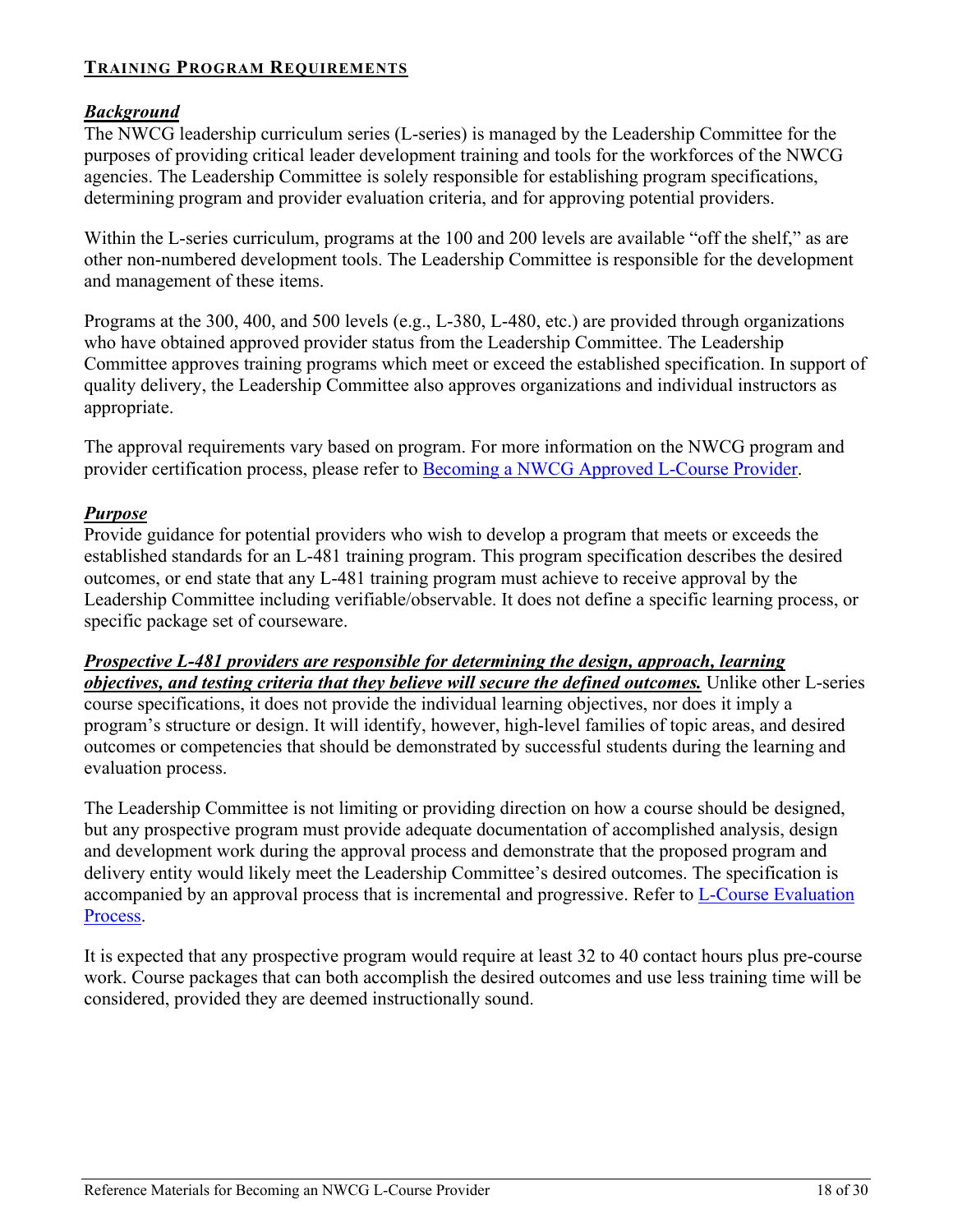#### <span id="page-21-1"></span><span id="page-21-0"></span>**PROGRAM OUTCOMES**

#### *Overview*

Ordinarily, emergency incidents are managed by local agencies or organizations. However, when a situation escalates and exceeds local capabilities, additional resources and incident management teams (IMTs) are called in to help. IMTs augment the reach of ordinary response organizations, providing the organization and structure to bring in the right people and resources to accomplish the mission. These teams step in to continue the efforts already set in motion by first responders or a local incident organization.

Managing large or complex incidents requires a level of teamwork and integration beyond what is ordinarily necessary. In particular, Command and General Staff (C&G) members need to function as an integrated unit in order to build a common operating picture, plan strategically, and propagate consistent leader's intent throughout the organization. Within this context, salient themes—leadership, teamwork, common staff values, service to the common good, leader's intent, communication, operational culture—expand beyond the confines of the incident organization and extend to cooperators, jurisdictional owners, and political-public spheres.

Training on this level requires integration of human performance and incident management acumen at the strategic level, focusing on the C&G as a functional and integrated team. It must foster professional staff ethos that strengthen and support the team's ability to function collectively while leveraging ICS to maximum effect.

Following are families of topics that comprise the scope necessary for this training program:

- Establishing a staff value system, team culture, and command presence
- Developing and maintaining a team-level common operating picture
- Developing and communicating leader's intent through a critical thinking process
- Propagating intent at all levels of the incident organization
- Effectively operate in the ICS system and utilize ICS products and doctrine
- Promoting integration of functional areas and a high-level of teamwork into strategic planning

#### **1. Establishing staff ethos, team culture, and command presence**

The primary purpose of establishing the C&G is to provide a decisional framework and structure in order to process information and glean meaning so that appropriate direction and priorities can be established. Each member of the C&G has a specific functional role and specific responsibilities including a role within the team's decision-making process. The relationships, values, and ethos of the C&G influence the way that information is gathered and integrated, the process of vetting and prioritizing objectives, and methods of relaying decisions and direction throughout the incident organization. Therefore, strengthening common staff ethos, team culture, and command presence are fundamental requirements for building an effective C&G that provides service for the common good while effectively leading their functional areas.

In support of strengthening ethos, team culture, and command presence, the program targets the following competencies:

• Demonstrated understanding and application of command staff values both within the C&G and with external relationships. The NWCG uses the Mission-Driven Values Model as a foundation for behavior and actions of the IMT command staff. The Mission-Driven Values Model (developed and used with permission by Mission-Centered Solutions, Inc., 2011) includes: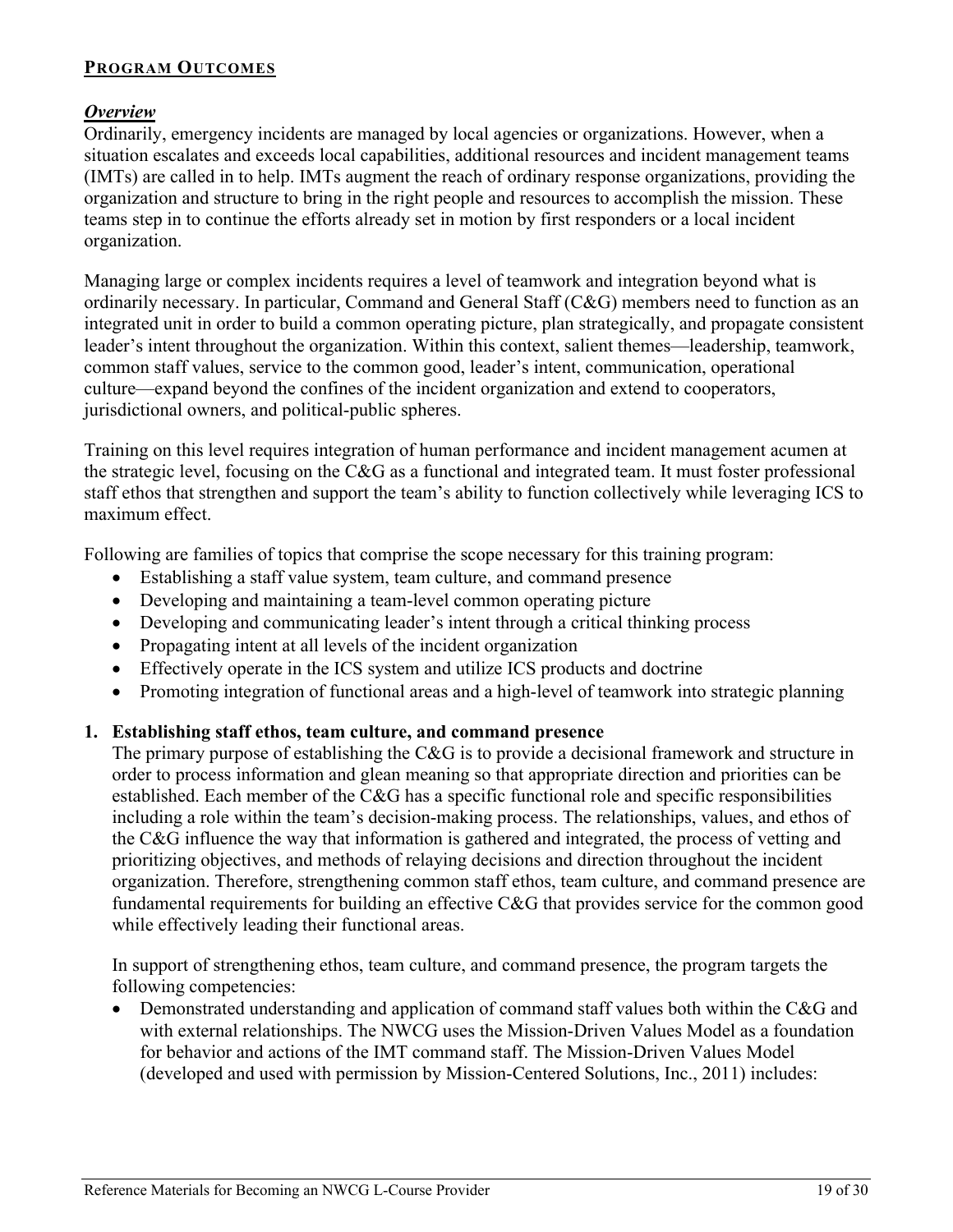- o **Service for the common good**  focus on the collective team result and benefit of the greater good of the public
- o **High trust state**  Developing/maintaining trust is people and systems
- o **Pursuit of truth** based on the omnipresent need of the best possible situation awareness in dynamic and chaotic environments to ensure plans are based on reality.
- o **Form and function defined by the end state** Despite established systems or processes, the need for adaptability and versatility is essential in complex environments.
- o **Individual initiative**  Initiative strengthens resilience in the face of unexpected challenges
- o **Continuous improvement** Honestly encourages and reinforces learning and improvement at all levels of the organization
- Demonstrated the ability to apply the concepts of staff ethos, team culture, and mission-driven culture values to assess and improve self, team, and individual team member performance.
- Demonstrated ability to apply doctrine and value within the decision-making process and during team interaction.
- Demonstrated ability to establish positive rapport and trust with fellow team members to facilitate learning allow for critical discussion, correct performance, and provide service for the common good.
- Demonstrated ability to develop trust and positive working relationship with external entities and/or stakeholders.
- Demonstrated the ability to analyze and understand prospective audiences to develop appropriate message delivery and promote working relationships.
- Demonstrated ability to practice leader behaviors which promote a positive operational culture and climate in which team member resources can be effective.
- Demonstrated effective interpersonal and communication skills and techniques during interactions with fellow team members as well as other external stakeholders.
- Demonstrated the ability to provide meaningful self-assessments, team member assessments, and an overall team-assessment in an effort to improve performance and strengthen team ethos.

#### **2. Developing and maintaining a common operating picture.**

On an incident, situation awareness at the IMT level encompasses a broad range of understanding: the context of the incident including the social context, the operating environment and the challenges of that environment, operations to date, the thinking that went into previous decisions, planned operations, and changes occurring within the operating environment. By design, the ICS assigns people to functional areas to make sure that the incident organization is attending to all incident systems and functions appropriately. However, given assigned areas of focus, people naturally gravitate into functional silos, concentrating on responsibilities and concerns within their area to the exclusion of participating in the broader work of the team. A critical challenge for the C&G, therefore, is to develop and maintain a common understanding of the situation, specifically one shared by all team members. The common operating picture (COP) is the term used to describe the situation awareness and understanding shared by all team members.

In support of developing and maintaining a COP, the program targets the following competencies:

- Demonstrated ability to gain perspective of all dimensions of the incident both in terms of what is happening in operations (tactical) as well as the larger context in which the incident occurs (strategic).
- Demonstrated ability to share pertinent information across the team so that all members have a shared understanding of the salient components and maintain this understanding throughout the incident assignment.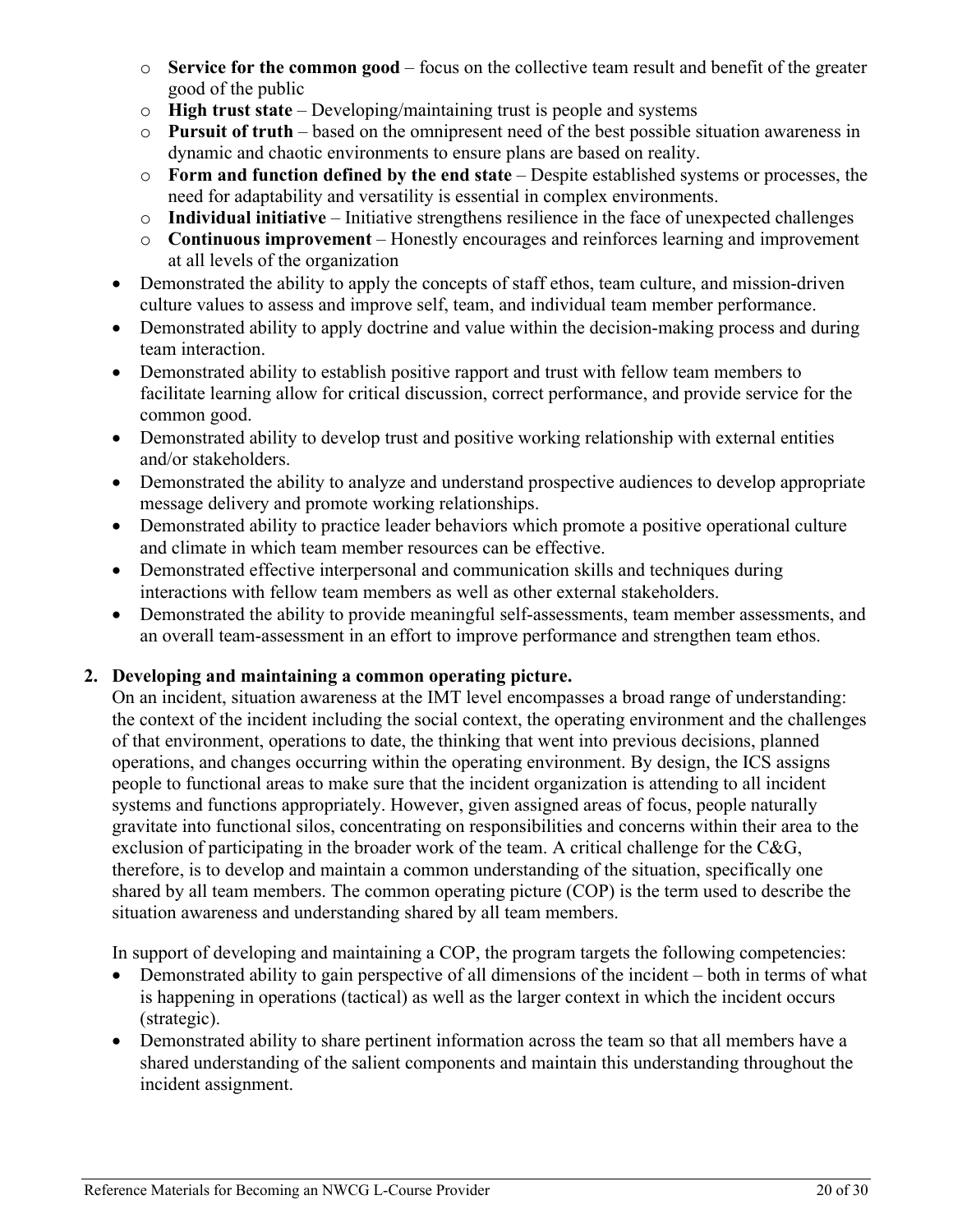- Demonstrated ability to appraise the soundness of the team's COP, questioning assumptions and testing the premises of plans over time so that planned operations are always well aligned with the reality of conditions on the ground.
- Demonstrated ability to develop effective interpersonal relationships with personnel already involved in an incident, specifically with outgoing C&G counterparts.
- Demonstrated ability to collect critical information and use sound reasoning and judgment to discern and distill meaningful and relevant knowledge from available information.
- Demonstrated ability to use a variety of communication methods and frameworks, including both listening and questioning, to identify gaps in understanding or risks to operations.

#### **3. Developing leader's intent**

One of a staff member's central tasks is to provide productive inputs in the decisions made by the Incident Commander. By design, each staff member has a different perspective based on their position. Each staff member distills information and requirements from their functional area to provide relevant perspective to the staff's deliberative decision-making process. A rigorous and conscientious decision-making process gives rise to robust intent that bolsters initiative and concentric action throughout the incident organization. In support of developing leader's intent at the C&G level, the program targets the following competencies:

- Demonstrated ability to contribute constructively to deliberative decision making so that resulting decisions are sound and reasonable.
- Demonstrated ability to derive an incident end state that provides a practical road map for returning to acceptable conditions.
- Demonstrated ability to derive and author meaningful incident objectives with an appropriate focus on the real threats to the tactical and strategic values-at-risk.
- Demonstrated ability to guide the development of strategies and alternatives that are congruent with the nature of the threat.
- Demonstrated ability to constructively evaluate proposed plans and courses of action so that they are proportionate and reasonable in consideration of the values at risk and the nature of the threat.

#### **4. Propagating intent-based planning to all levels of the incident organization**

The primary purpose of formulating intent is to empower people at every level to exercise their judgment and initiative to accomplish their part of the mission. Information transmitted in the Incident Action Plan (IAP) may provide them with a proposed plan of action, but not necessarily the intent behind the plan. Communicating consistent intent to all levels of the organization enables people to commit to both what they are doing and why they are doing it.

In support of propagating leader's intent to all levels of the incident organization, the program targets the following competencies:

- Demonstrated ability to explain how an incident end state addresses the values-at-risk as well as how its objectives, strategies, and tactics achieve the end state.
- Demonstrated ability to help formulate and communicate clear intent that will assist resources in understanding their assignment and its role in achieving the larger mission.
- Demonstrated propagation of intent beyond the IMT to the public, elected officials, and others.
- **5. Effectively operate in the ICS system in the complex incident environment and utilize ICS products and doctrine**

The Incident Command System (ICS) is the organizational system that we use to mobilize, staff, track, manage and execute incident activities. The planning process serves as a decisional aid and the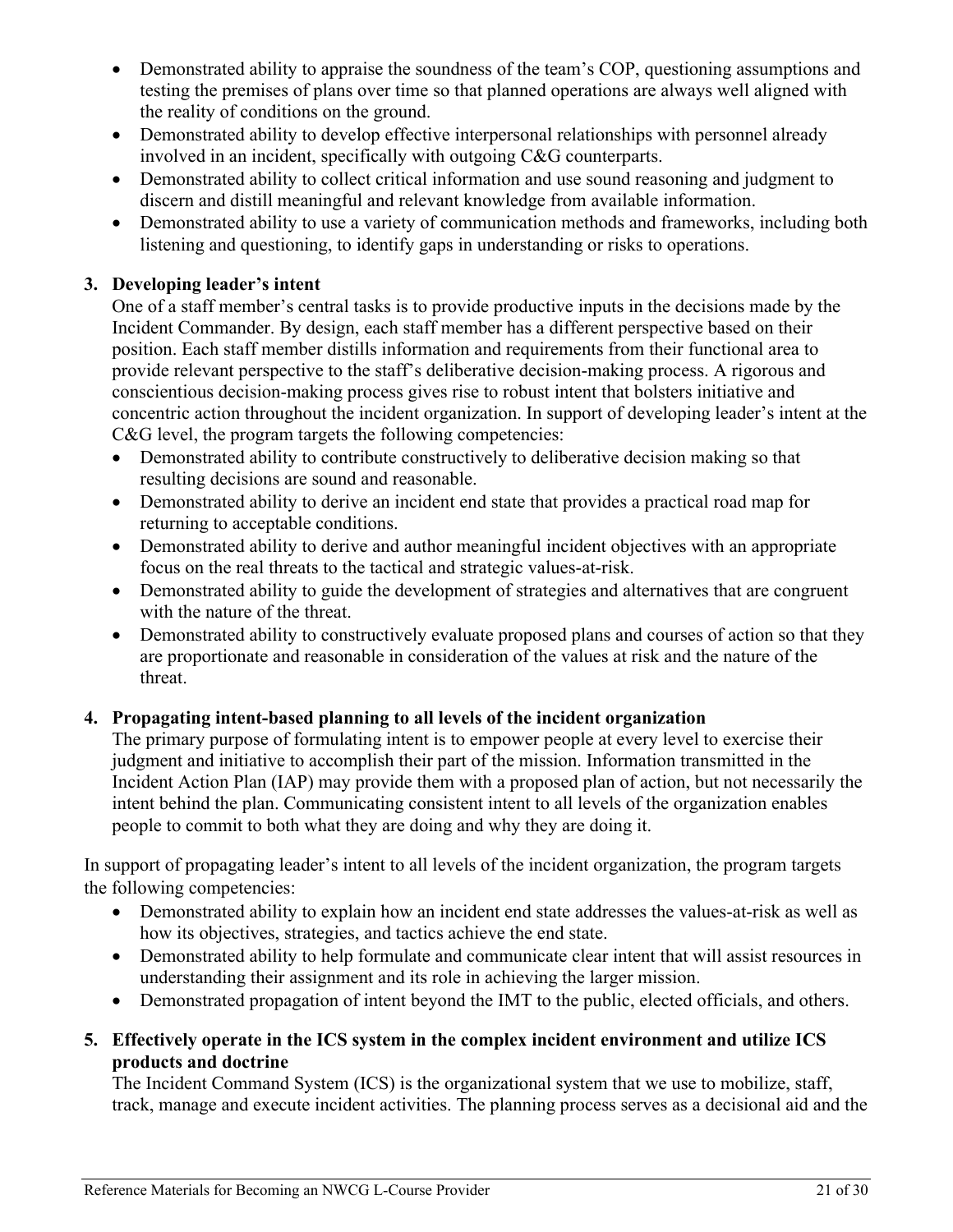product outcomes reflect and document the decisional processes. Effective use of this system is core to our capability.

In support of effectively operating in the ICS system and utilizing ICS products and doctrine, the program targets the following competencies:

- Demonstrated the effective use of the ICS and its products and doctrine to track and manage resources, and to direct action through the IMT organization.
- Demonstrated the ability to develop collective C&G products/documents that are utilized in the development of an Incident Action Plan (IAP).
- Demonstrated the ability to function within the context of the ICS Planning Process (Planning P) and positively contribute to the distribution of information through briefings and the development of ICS documents, forms, and products.
- Demonstrated ability to accomplish mission objectives and manage the team's time effectively.

#### **6. Promoting integration of functional areas**

The effectiveness of the C&G depends on how well functional leaders integrate their respective functional areas into a coherent whole to mount a unified and organized response. Each functional leader has a duty to direct activities within their given area of responsibility and to integrate an understanding of the functional requirements and contingencies into the overall response effort. Each functional area is a critical component of the bigger mission; therefore, integrating all functional areas is critical to success.

In support of promoting integration of functional areas, the program targets the following competencies:

- Demonstrated ability to select most appropriate means for conveying information in light of the situation, audience, time constraints, and information to be communicated.
- Demonstrated ability to keep fellow staff members apprised of information that affects other functional areas or the incident as a whole. This target includes both the ability to assess the relevance of information and the ability to effectively communicate that information.

#### <span id="page-24-0"></span>**INSTRUCTIONAL PACKAGE REQUIREMENTS**

Complex and large incident management teams are tasked with managing and leading through the most challenging problem sets and disasters. As a result, the consequences of IMT decision making can be far-reaching and highly consequential. Prospective developers seeking [Leadership Committee](https://www.nwcg.gov/committees/leadership-committee) approval for an L-481 program will be required to demonstrate their ability to design and develop a program that can withstand a formal educational systems review process. To that end, the following design and development requirements will be placed on L-481 program applicants:

- The prospective program package must provide evidence that developer has used a generally accepted instructional design methodology (e.g., ISD, ADDIE, MIL-PRF 29612) to guide and document the design and development of the program. This includes the review of course design documents, as well as evaluation strategies and plans:
	- o Evidence of a task analysis process that defines the primary tasks and subtasks and connection to the evaluation criteria. This may include an analysis of the learner's operational environment, documentation of delivery methodology.
	- o Evidence of design and development activities are based on the former analysis and support the developed terminal and enabling learning objectives. Design documentation must demonstrate that the learning objectives have a logical connection to evaluation strategies, that instructional sequencing and delivery methods clearly support the desired outcomes, and that the learning activities offer a reasonable means to achieve mastery of objectives.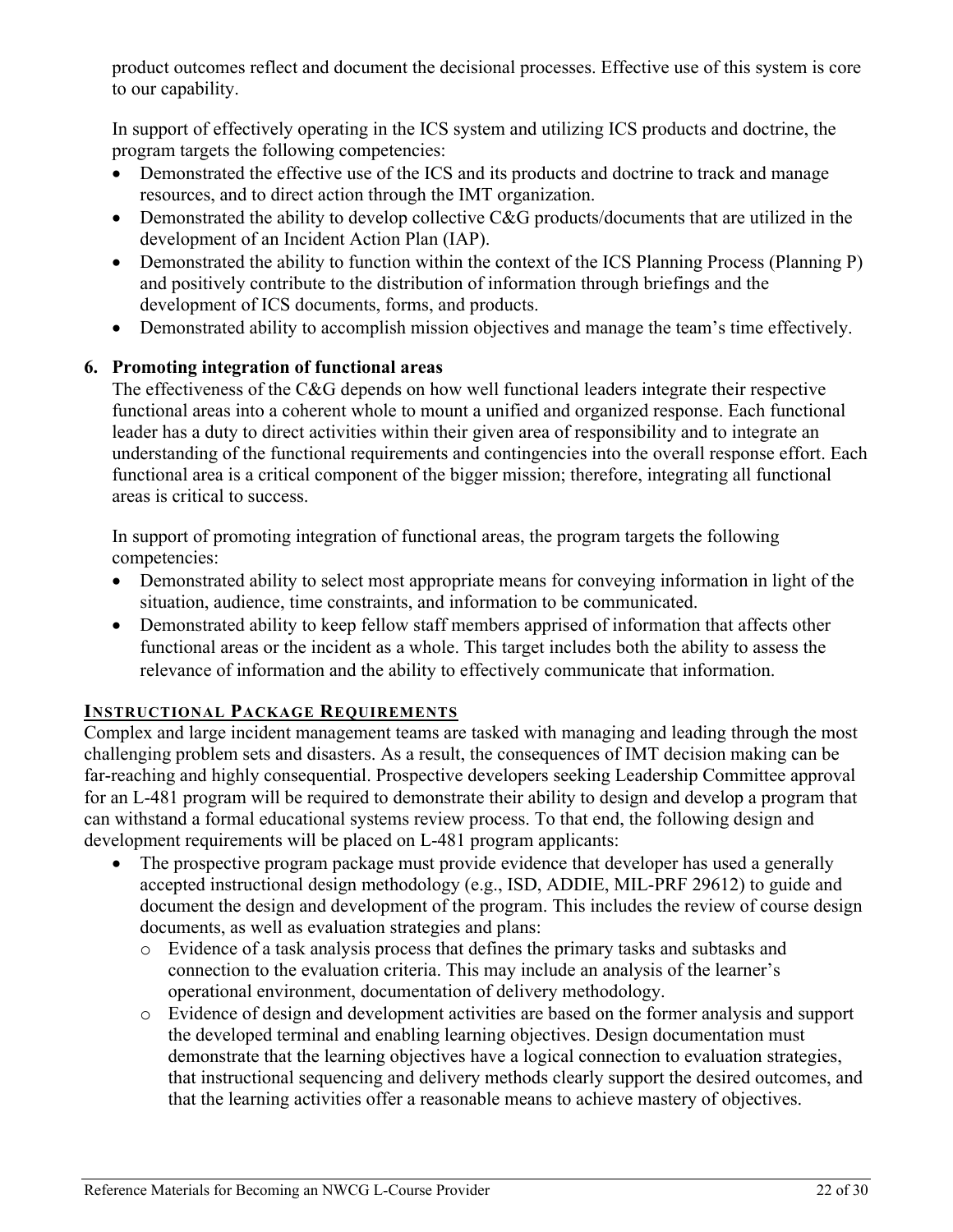o Course and evaluation materials that are complete and of high quality.

#### <span id="page-25-0"></span>**DELIVERY SUSTAINMENT REQUIREMENTS**

To assure program delivery is monitored and maintained after Leadership Committee approval, the prospective provider will provide a proposed plan for:

- Instructor training, qualification, and certification
- Provider performance reporting
- Program quality assurance and program updating
- Training activity reporting and record keeping

#### <span id="page-25-1"></span>**OTHER PROSPECTIVE PROVIDER REQUIREMENTS**

At the discretion of the Leadership Committee, the potential provider may be required to provide documentation of past performance in developing and delivering similar programs. Potential providers may also be expected to show evidence of adequate resources available to provide a sustainable and consistent training service to wildland fire community.

## **L-580, LEADERSHIP IS ACTION**

#### <span id="page-25-3"></span><span id="page-25-2"></span>**L-580 CURRICULUM LEADS**

<span id="page-25-4"></span>Refer to [https://www.nwcg.gov/wfldp/wfldp-roster,](https://www.nwcg.gov/wfldp/wfldp-roster) for the current list of curriculum leads.

#### **ADDITIONAL INFORMATION:**

For more information, including course description, objectives, target group, etc., go to the L-580 page, [https://www.nwcg.gov/publications/training-courses/l-580,](https://www.nwcg.gov/publications/training-courses/l-580) under Training Courses on the NWCG website, [https://www.nwcg.gov/.](https://www.nwcg.gov/)

*Agency personnel or vendors seeking NWCG approval to deliver this course should follow the Procedures for [Becoming an NWCG-Approved L-Course](#page-27-3) Provider.* 

#### *This course package is not available through NWCG.*

The L-580 curriculum leads direct this program and evaluation process. However, the delivery process used to meet this training recommendation will need to be determined by the hosting agency.

The National Advanced Fire and Resource Institute (NAFRI) coordinates NWCG sponsored L-580 events. Specific delivery information can be obtained from NAFRI at [timothy.regan@usda.gov.](mailto:timothy.regan@usda.gov)

Selected course materials should address these topics:

- Focus on leadership actions, decision-making, and critical thinking at the strategic level
- Include structured facilitation of interactive group discussions and/or activities
- Involve pre- and/or post-study activities related to the specific event

#### <span id="page-25-5"></span>**PRE-COURSE WORK**

The pre-course work will be the responsibility of the provider delivering the course.

Correspondence with the students regarding pre-course work requirements will be coordinated between the provider and the course coordinator.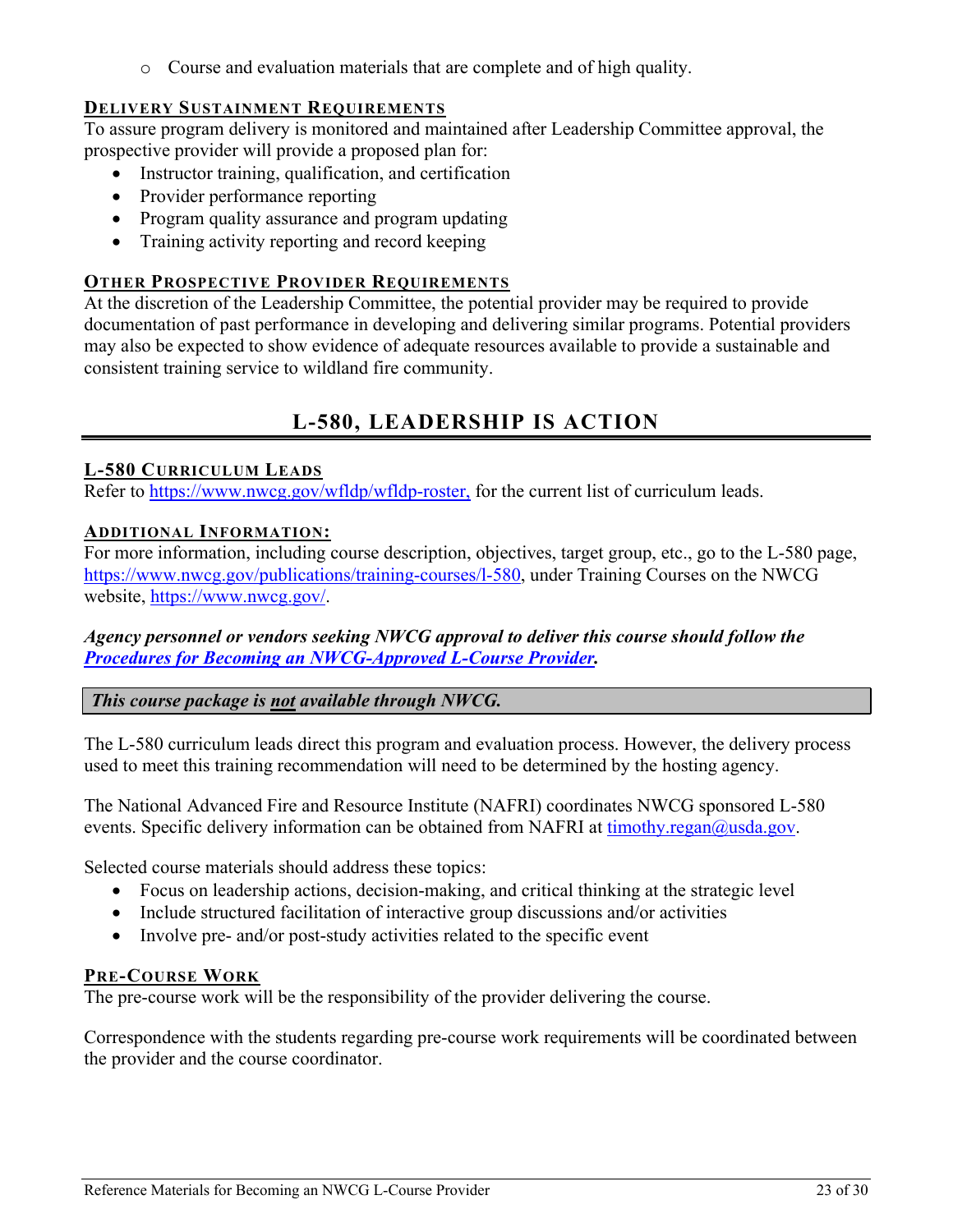#### <span id="page-26-0"></span>**L-580 MINIMUM INSTRUCTOR QUALIFICATIONS**

Instructors for this program must possess education and/or experience in the subject areas listed below to serve as credible mentors, instructors, and leaders in the eyes the Leadership Committee evaluation staff and the target audience. The qualification requirements may vary based upon the design of the program and shall be part of the proposed design. This course is managed by the L-580 curriculum leads, [https://www.nwcg.gov/wfldp/wfldp-roster.](https://www.nwcg.gov/wfldp/wfldp-roster)

#### <span id="page-26-1"></span>**L-580 GUIDING PRINCIPLES**

The guiding principles for L-580, Leadership Is Action, are as follows:

- <span id="page-26-2"></span>The intent of the L-580 Leadership is Action program is to provide a variety of continuing education opportunities.
- L-580 design should link conceptually to the rest of the L-curriculum by reflecting the formally adopted leadership values, principles and concepts presented at the lower curriculum levels.
- L-580 design should complement other incident management organization training. All L-580 events should be relevant for individuals who function as senior-level leaders and decision makers, including, but not restricted to, Agency Administrators and incident management organizations (Type 1, Type 2, Area Command, and NIMO).
- L-580 events should focus on education, rather than training, that addresses a variety of challenges and current leadership challenges faced by incident management organizations and senior fire leaders.
- L-580 events should include benchmarking and collaboration with outside organizations.
- L-580 events should foster continuing personal and professional growth, in order to keep pace with current and future workforce needs.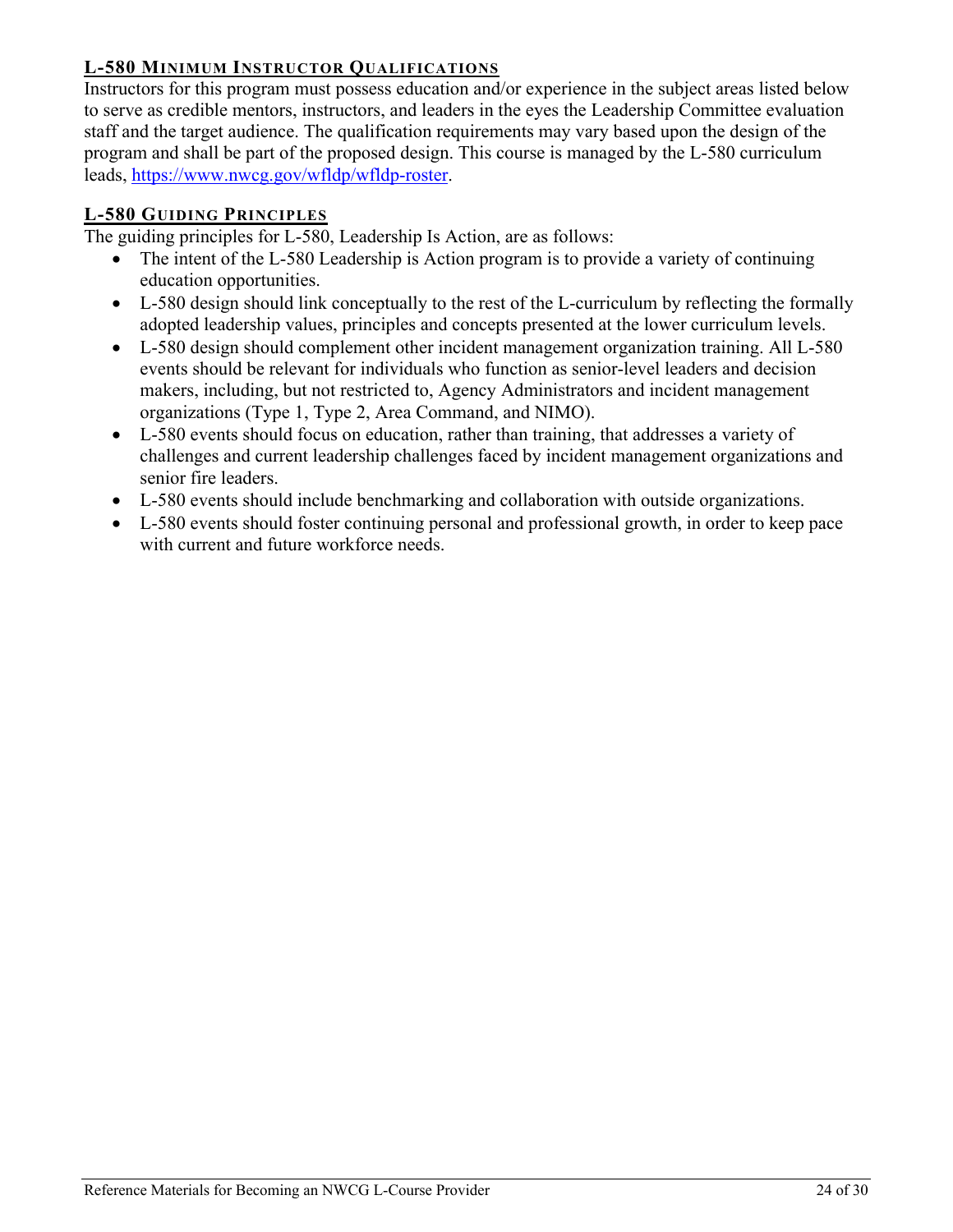## <span id="page-27-0"></span>PROCEDURES FOR BECOMING AN NWCG-APPROVED PROVIDER

## **BECOMING AN NWCG-APPROVED L-180 PROVIDER**

<span id="page-27-1"></span>This course is offered at the local level using the minimum instructor qualifications and instructor certification guidelines listed in the *NWCG Standards for Course Delivery*, PMS 901-1, [https://www.nwcg.gov/publications/901-1.](https://www.nwcg.gov/publications/901-1) L-180 course material is available through NWCG. An evaluation of prospective providers is not necessary by the Leadership Curriculum Management Subcommittee.

<span id="page-27-2"></span>*Approval to instruct this course is given at the local level.*

## **BECOMING AN NWCG-APPROVED L-280 PROVIDER**

This course is offered at the local level using the minimum instructor qualifications and instructor certification guidelines listed in the *NWCG Standards for Course Delivery*, PMS 901-1, [https://www.nwcg.gov/publications/901-1.](https://www.nwcg.gov/publications/901-1) L-280 course material is available through NWCG. An evaluation of prospective providers is not necessary by the Leadership Curriculum Management Subcommittee.

*Approval to instruct this course is given at the local level.*

## <span id="page-27-3"></span>**BECOMING AN NWCG-APPROVED L-380, L-381, L-480, L-481, OR L-580 PROVIDER**

Prospective providers for any of the L-courses should understand that the intent of the leadership development curriculum is to teach and promote standard leadership terminology and concepts from the entry-level firefighter to the most senior-level fire management leaders. Each class builds on the concepts learned in previous courses. Understanding the core concepts of each course and how they are interrelated is critical to successful delivery at any given level.

Potential to operate as a course provider or lead instructor may be limited by one's employing agency's policies. All employees must function within the ethical guidelines set forth by their employing agency. See below for links to appropriate federal policy.

- USDA (USFS) Guidance, [https://www.ethics.usda.gov/index.htm.](https://www.ethics.usda.gov/index.htm)
- DOI (USFW, NPS, BLM, BIA) guidance, [https://www.doi.gov/ethics.](https://www.doi.gov/ethics)

**\*Prospective providers should thoroughly review the course summary for target delivery course prior to beginning the procedure for becoming a provider.**

#### <span id="page-27-4"></span>**STEP 1: EXAMINE THE COURSE DESCRIPTION AND MINIMUM INSTRUCTOR QUALIFICATIONS**

- L-380 Training Page, [https://www.nwcg.gov/publications/training-courses/l-380.](https://www.nwcg.gov/publications/training-courses/l-380)
- L-381 Training Page, [https://www.nwcg.gov/publications/training-courses/l-381.](https://www.nwcg.gov/publications/training-courses/l-381)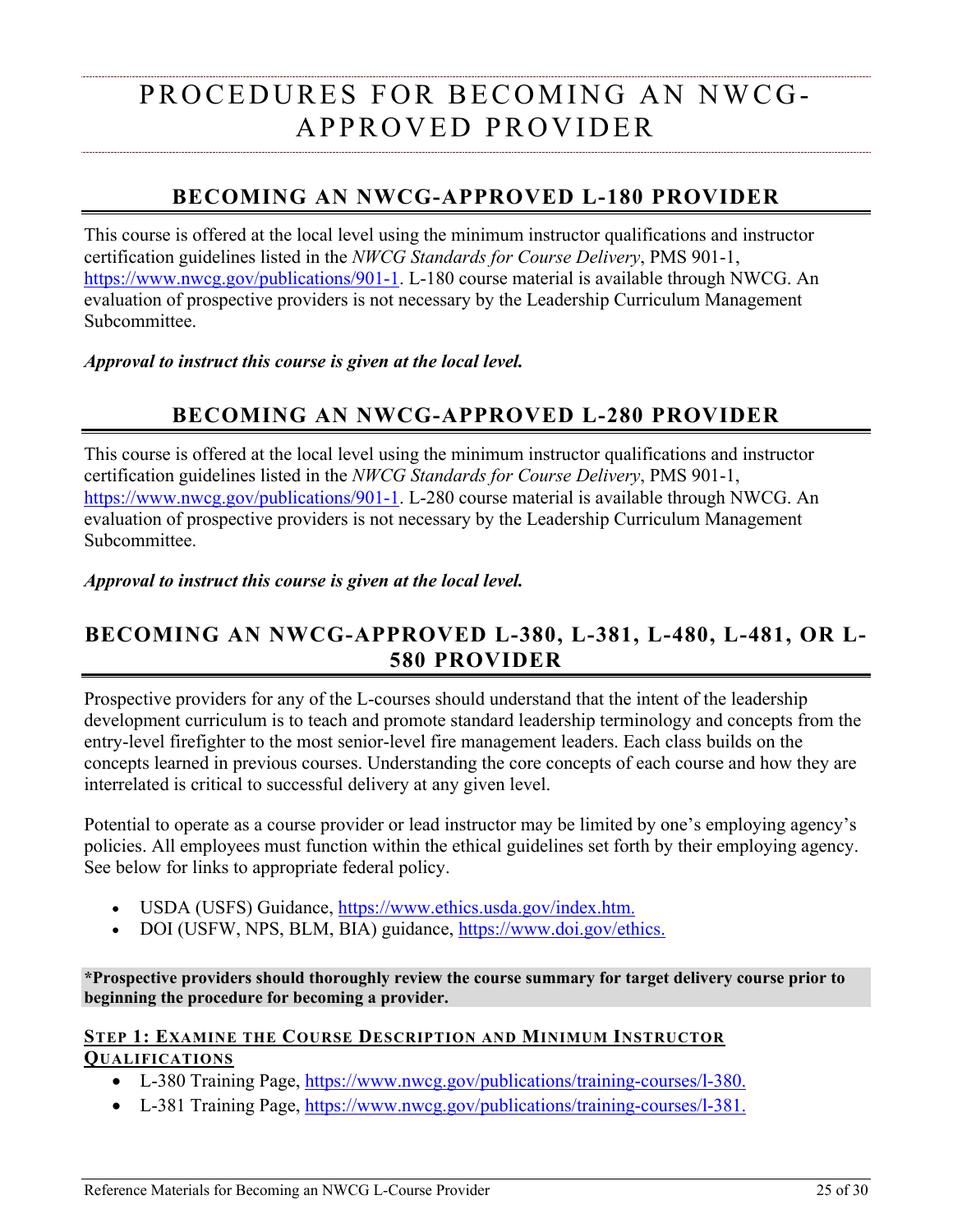- L-480 Training Page, [https://www.nwcg.gov/publications/training-courses/l-480.](https://www.nwcg.gov/publications/training-courses/l-480)
- L-481 Training Page, [https://www.nwcg.gov/publications/training-courses/l-481.](https://www.nwcg.gov/publications/training-courses/l-481)
- L-580 Training Page, [https://www.nwcg.gov/publications/training-courses/l-580.](https://www.nwcg.gov/publications/training-courses/l-580)

#### <span id="page-28-0"></span>**STEP 2: BECOME FAMILIAR WITH INSTRUCTIONAL DESIGN CRITERIA AND COURSE EVALUATION PROCESS, PROGRAM INTENT, AND RESOURCES**

- Research course instructional design criteria.
	- o [L-380 Instructional Design Criteria.](#page-5-2)
	- o [L-381 Instructional Design Criteria.](#page-8-5)
	- o [L-480 Instructional Design Criteria.](#page-13-1)
	- o [L-481 Instructional Design Criteria.](#page-17-2)
	- o [L-580 Guiding Principles.](#page-26-2)
- Research the lower-level course content.
	- o L-180 Course Materials, [https://www.nwcg.gov/publications/training-courses/l-180/course](https://www.nwcg.gov/publications/training-courses/l-180/course-materials)[materials.](https://www.nwcg.gov/publications/training-courses/l-180/course-materials)
	- o L-280 Course Materials, [https://www.nwcg.gov/publications/training-courses/l-280/course](https://www.nwcg.gov/publications/training-courses/l-280/course-materials)[materials.](https://www.nwcg.gov/publications/training-courses/l-280/course-materials)
- Research the foundational reference material.
	- Become familiar with the intent of the NWCG Wildland Fire Leadership Development Program, [https://www.nwcg.gov/wfldp.](https://www.nwcg.gov/wfldp)
	- Read *Leading in the Wildland Fire Service*, PMS 494-2, [https://www.nwcg.gov/publications/494-2.](https://www.nwcg.gov/publications/494-2)
	- Review the Wildland Fire Leadership Values and Principles, [https://www.nwcg.gov/wfldp.](https://www.nwcg.gov/wfldp)
- Become familiar with the NWCG Wildland Fire Leadership Development Program website, [https://www.nwcg.gov/wfldp.](https://www.nwcg.gov/wfldp)
	- o Explore the online Leadership Toolbox, [https://www.nwcg.gov/wfldp,](https://www.nwcg.gov/wfldp) that supports the leadership curriculum and self-development.
- Review the course evaluation process below.

## <span id="page-28-1"></span>**STEP 3: CONTACT THE APPROPRIATE NWCG LEADERSHIP CURRICULUM LEAD (LCL)**

Refer to [https://www.nwcg.gov/wfldp/wfldp-roster,](https://www.nwcg.gov/wfldp/wfldp-roster) for the current list of LCLs. The LCL may designate a NWCG L-Course Point of Contact (POC) to act in LCL's stead.

Discussion and questions for the LCL/POC should include:

- Capability to assemble a qualified cadre to develop and deliver a training product that meets the established intent and criteria.
- Existing course packages and/or the development of new course packages.
- Procedures for moving forward from proposal to evaluation.
- Approval is required for both the course content/materials and for a lead instructor.
- Roles of sponsoring agency, hosting unit, and Geographic Area Training Representative (GATR).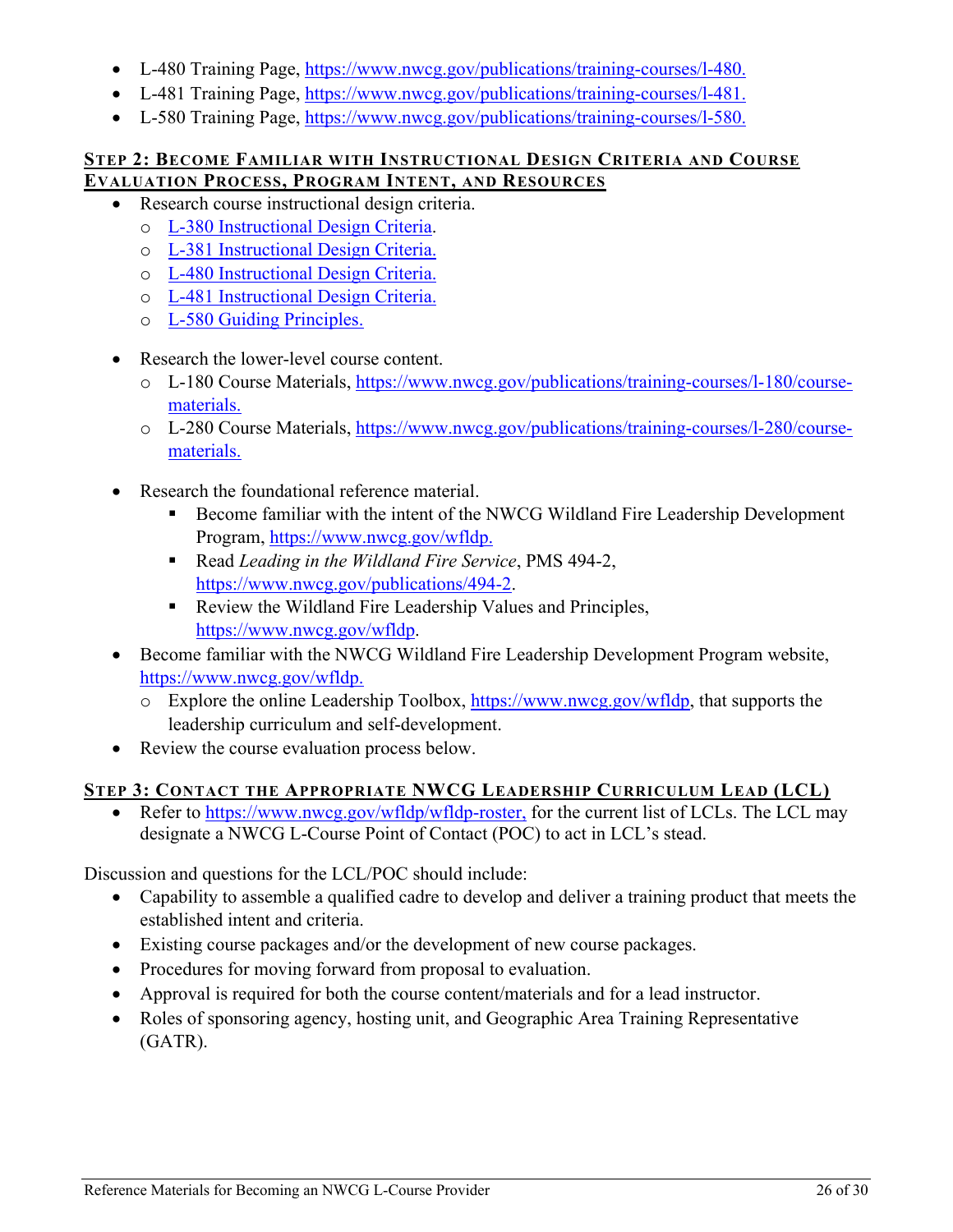#### <span id="page-29-0"></span>*Course Development Documentation Review*

Due to the costs associated with failed live test course evaluation attempts, L-series programs will require a multi-step approval process to help assure that potential programs meet the program specifications before a live test is approved. NWCG may review core design and development documentation, analysis results, proposed delivery support structures, evaluation criteria and methods, and course materials for robustness and completeness. This approval process also assures that students participating in the test course are not subjected to substandard deliveries.

The LC may use third-party review resources (as is done with FEMA courseware) to accomplish key review tasks.

Review and approval of proposed course design documents and content is as follows:

- The potential provider will submit the Application for Course Document Review, [https://www.nwcg.gov/wfldp/leadership-curriculum,](https://www.nwcg.gov/wfldp/leadership-curriculum) with design and development documents to the LCL/POC for evaluation and comment a minimum of 6 months prior to an initial test (alpha delivery). The list of required review material will be agreed upon by the provider and the LCL/POC.
- The LCL/POC will manage a program review of the provider's material and documentation. The LCL/POC may use internal or contract reviewers to ensure that all the required elements of the Instructional Design Criteria have been met.
- The LCL/POC provides feedback to potential provider regarding package.
- Potential provider re-submits all course materials, logistical documents, and other products associated with the delivery to the LCL/POC for review.
- The LCL/POC approves package or returns with comment for resubmission. When package is approved, the potential provider may move on to step 4.

#### <span id="page-29-1"></span>**STEP 4: CONTACT THE GEOGRAPHIC AREA TRAINING REPRESENTATIVE (GATR) IN YOUR AREA**

GATR contacts can be found on the Wildland Fire Learning Portal, [https://wildlandfirelearningportal.net/.](https://wildlandfirelearningportal.net/)

*NOTE:* Course development and delivery by non-federal agencies may or may not be coordinated by a Geographic Area Training Representative. In this case there needs to be a sponsoring agency that would agree to coordinate the course development and delivery (a courtesy call should be made to the GATR).

Discussion and questions for the GATR or other sponsor agency contact should include:

- Determine if there is a need and/or resources to sponsor this proposed course.
- Sponsor agency agreement.
- Funding agreement for course development, instructor preparation, logistics, production of course materials, and actual course delivery.
- Hosting unit arrangements and responsibilities.
- Timeline from course proposal to date for initial test course delivery.

The potential provider is responsible for coordinating and obtaining a hosting agency or GATR.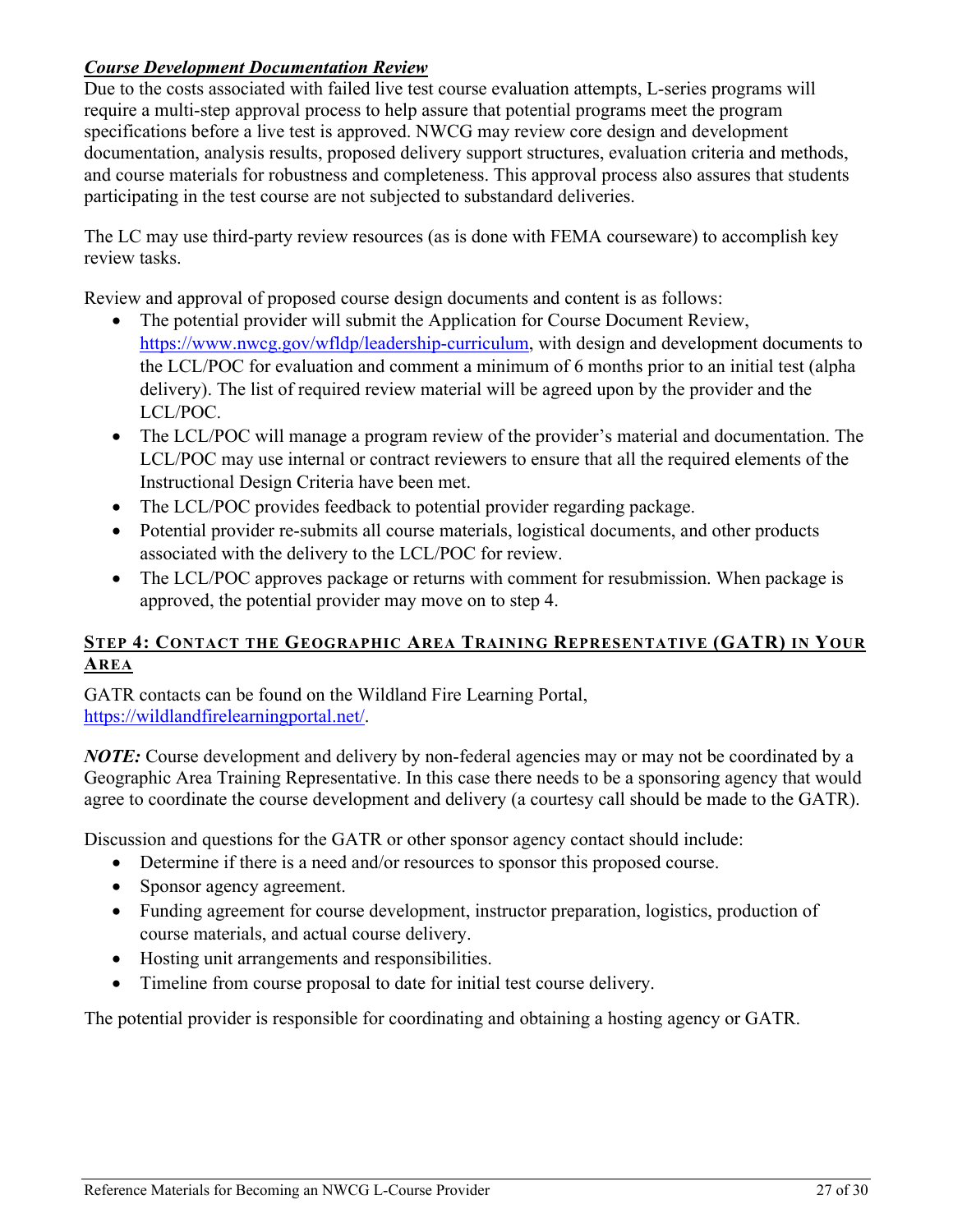#### <span id="page-30-0"></span>**STEP 5: PREPARE FOR TEST COURSE DELIVERY**

Coordinate with the GATR/sponsor agency contact and the designated LCL/POC:

- Schedule an initial test course delivery date with GATR/sponsor agency contact. The GATR/sponsor agency contact must submit a written request to the LCL/POC for an evaluation team at least four (4) months prior to that initial test course date. The LCL/POC will assemble the evaluation team.
- Provide a complete set of approved course materials to the LCL/POC and the GATR/sponsor agency contact at least 30 days prior to the initial test course start date.
- The LCL/POC will assemble an evaluation team. Travel costs reimbursement for the evaluation team is the responsibility of the sponsoring agency or organization.

#### <span id="page-30-1"></span>**STEP 6: DELIVER TEST COURSE(S) FOR EVALUATION**

Be prepared to work with the NWCG evaluation team during the test course delivery:

- Be available to meet with the evaluation team prior to the start of the course.
- Participate in daily review meetings with the evaluation team.
- Be available to meet with the evaluation team at the conclusion of the course.
- In addition to an initial alpha test course, past providers have generally required one or more follow-up beta courses prior to receiving NWCG approval.

#### <span id="page-30-2"></span>*Evaluation Team*

If/when a potential provider is approved for a live test, the evaluation team will consist of 2 or 3 individuals, with a team leader appointed. All members of the evaluation team must have strong involvement in training at the geographic area or national level. The evaluators must have previously attended or helped deliver the course in question and must have instructor experience at the 300 level or higher in the NWCG curriculum. The LC will select the evaluation team members. Funding for the evaluation team travel expenses will be the responsibility of the requesting agency.

#### <span id="page-30-3"></span>*Evaluation Format*

Courses will be evaluated relative to the NWCG leadership curriculum intent, instructor requirements, instructional design guidelines, and all content objectives or topic areas as outlined in the course instructional design criteria. The LC has developed an evaluation form that addresses these topics (see links below). The format to summarize the evaluation team observations will be as follows:

**Deficiencies and Suggestions:** The final written evaluation shall focus on the areas in need of improvement (termed deficiencies) as observed by the evaluation team. These will be agreed upon by the evaluation team. Observations from the evaluation team will provide specific details and examples of the key areas in need of improvement. There should also be suggestions that are shared with the prospective provider cadre to help insure improvement.

**Summary and Recommendation:** The final written evaluation should give specific recommendations to the sponsoring unit or agency. If the provider is approved, it should be stated clearly how the agency(s) should proceed in using the prospective provider. If the provider is not approved, it shall provide feedback to the prospective provider regarding deficiencies should be stated how the agency(s) could continue to work with the prospective provider in the future to achieve an approved course, or if they should discontinue working with the prospective provider. The LC may permit failed providers to re-apply or re-test in some circumstances.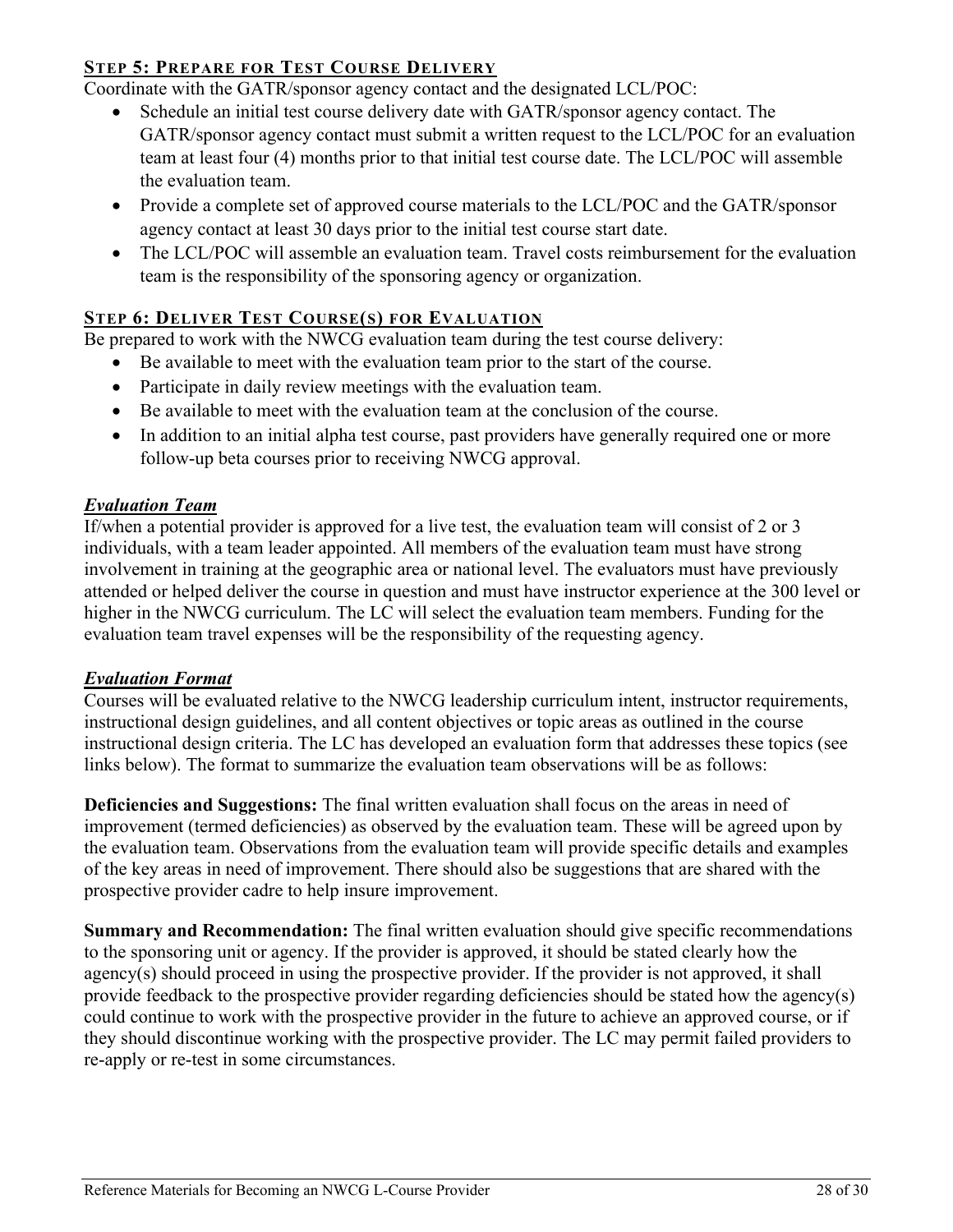The LC evaluation team will evaluate the program and render one of the following decisions:

- Program and provider approved as is.
- Program and provider approved, with recommended changes.
- Program and provider approved conditional upon some mandatory changes being made.
- Program and/or provider is denied, with recommendations for future improvement and for potential future evaluation.

#### **Approved**

If the course content, materials, and lead instructor are approved, notification will be given by the LC through a letter to the provider and to the GATR or sponsoring agency contact. The provider will then be added to the list of Approved Providers, and specific lead instructors identified if applicable. If approval was given under condition of some mandatory changes, the revised material will need to be reviewed and approved by the evaluation team prior to the provider being added to the list of Approved Providers.

#### **Denied**

If program and/or provider are denied approval, the LC evaluation team may recommend actions or changes to provide a pathway to certification. In all cases of denial, certification cannot be obtained without demonstration of capability through another live test.

- If another test is pursued by the potential provider, the process described above should be followed again.
- In the event of a second live test course, the provider will be responsible for the travel costs for the evaluation team.
- Failure to certify after two live attempts will terminate the process and the LC will not be obligated to consider future applications.
	- o L-380 Evaluation Form [https://www.nwcg.gov/wfldp/leadership-curriculum.](https://www.nwcg.gov/wfldp/leadership-curriculum)
	- o L-381 Evaluation Form [https://www.nwcg.gov/wfldp/leadership-curriculum.](https://www.nwcg.gov/wfldp/leadership-curriculum)
	- o L-480 Evaluation Form [https://www.nwcg.gov/wfldp/leadership-curriculum.](https://www.nwcg.gov/wfldp/leadership-curriculum)
	- o L-481 Evaluation Form [https://www.nwcg.gov/wfldp/leadership-curriculum.](https://www.nwcg.gov/wfldp/leadership-curriculum)
	- o L-580 Evaluation Form [https://www.nwcg.gov/wfldp/leadership-curriculum.](https://www.nwcg.gov/wfldp/leadership-curriculum)

If the course content, materials, and lead instructor are approved, notification will be given by the LC through a letter to the prospective provider and to the GATR/sponsor agency contact. The prospective provider will then be added to the list of Approved Providers identifying the specific lead instructor(s) that must be utilized for any future delivery of the course.

#### <span id="page-31-0"></span>*Currently Approved Providers Certifying New Lead Instructors*

In lieu of a formal evaluation team conducting on-site evaluations for each new lead instructor, current lead instructors for currently approved providers of L-380, L-381, L-480, and L-481 course packages must complete and submit the New Lead Instructor Certification Checklist,

<https://www.nwcg.gov/wfldp/leadership-curriculum> to the LC in order to certify a new lead instructor. This form requires that the new lead instructor has taught as cadre member of previous course deliveries, has functioned as a lead instructor trainee, and can produced supporting documentation. An alternative lead instructor certification process can be utilized by a provider, but the process must first be approved by the LCL. Whichever process is used, the provider must receive notice of instructor certification from the LC prior to using the instructor in a lead capacity.